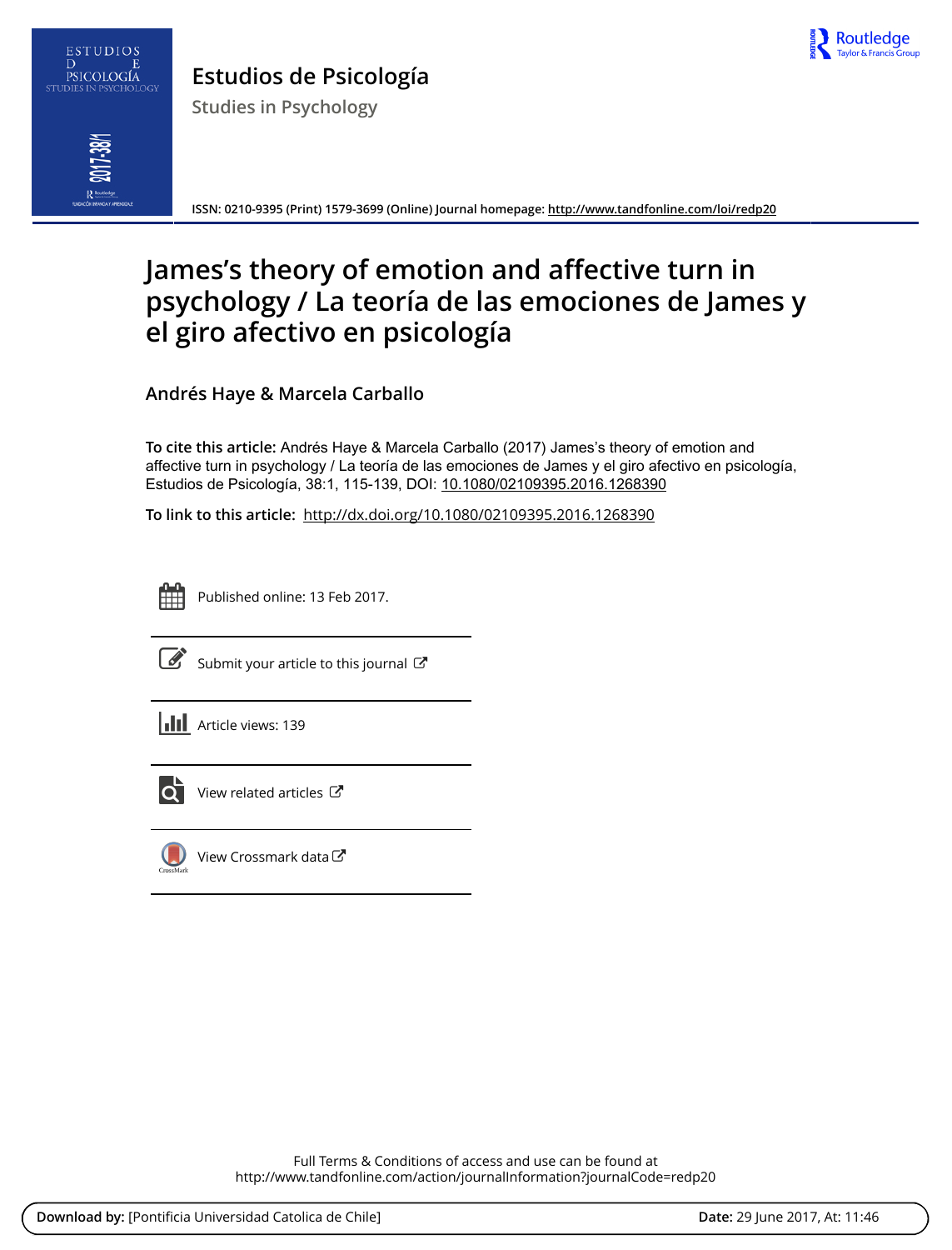# James's theory of emotion and affective turn in psychology  $/ La$ teoría de las emociones de James y el giro afectivo en psicología

Andrés Haye<sup>a</sup> and Marcela Carballo<sup>b</sup>

<sup>a</sup>Pontificia Universidad Católica de Chile; <sup>b</sup>Universidad Católica del Uruguay

(Received 17 May 2016; accepted 27 September 2016)

Abstract: Using William James's classical theory of the emotions, this article discusses the way the relationship between cognition and emotion are predominantly explained and operationalized in contemporary psychology and neuroscience research. Specific aspects of James's theory are reconstructed, connecting his more general philosophical framework with arguments about the relationship between subjective experience and the process of corporal change. A review published in the journal Cognition  $\&$  Emotion (C&E) (2001–11) concludes that almost all its literature is based on the idea of interaction between two different processes, while James suggests that the process of experience is one and the same. Dialogue between these two scenarios facilitates the identification of current research potentialities in terms of mixed-method studies and with emphasis on the temporality of action, overall physiological change, and uniqueness of experience.

Keywords: emotions; cognition; dualism; William James

Resumen: A partir de la clásica teoría de las emociones de William James, se discute la forma en que se explican y operacionalizan predominantemente las relaciones entre cognición y emoción en la investigación contemporánea en psicología y neurociencias. Se reconstruyeron aspectos específicos de la teoría de James, conectando el marco filosófico más general con argumentos sobre la relación entre la experiencia subjetiva y el proceso de cambio corporal. De una revisión bibliográfica publicado en la revista Cognition & Emotion (2001–11) se concluye que casi toda la literatura parte de la idea de una interacción entre dos procesos distintos, mientras que James sugiere que el proceso de la experiencia es uno y el mismo. El diálogo entre estos dos escenarios permite identificar potencialidades actuales de la investigación en términos de estudios mixtos y con énfasis en la temporalidad de la acción, el cambio fisiológico global y la singularidad de la experiencia.

Palabras clave: emotions; cognition; dualism; William James

English version: pp. 115–126 / Versión en español: pp. 127–138

References / Referencias: pp. 138-139

Translated from Spanish / Traducción del español: Liza D'Arcy

Authors' Address / Correspondencia con los autores: Andrés Haye, Pontificia Universidad Católica de Chile, Escuela de Psicología, Vicuña Mackenna 4860, Santiago, Chile. E-mail: ahaye@uc.cl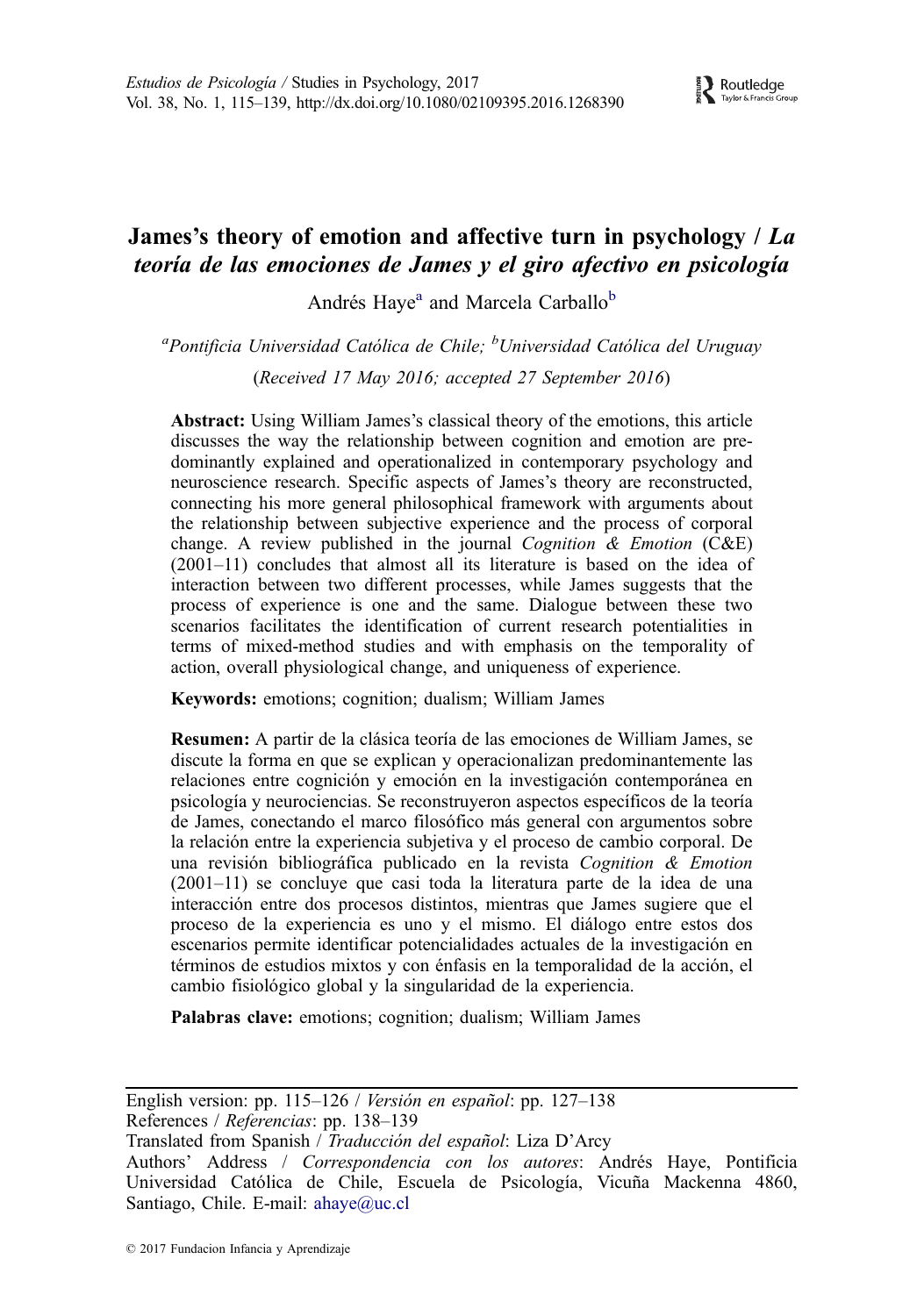<span id="page-2-0"></span>The straight and the crooked path of the fuller's comb is one and the same. (Heraclitus, Fragment 50)

After decades prioritizing the study of cognition, we seem to have witnessed an affective turn in psychology. Research into emotions, and in general on affections, has gained an unprecedented interest (Lewis, Haviland-Jones, & Barrett, [2008\)](#page-25-0). However, this research does not yet seem to have provided a clear picture of the phenomenon. Is emotion something physical or mental? How are cognition and emotion related? This article is a contribution to revisiting the basic questions of research into emotions in light of two studies: a reconstruction of William James's classical theory of emotions and a literature discussion of recent publications in the journal *Cognition*  $\&$  *Emotion* (C&E).

Relations between emotion and cognition have traditionally been addressed as an interaction between the two processes, assuming that there are two different processes. Descartes ([1649/1987\)](#page-24-0) believed that passions are 'very subtle' bodily agitations and that the soul is distinguished from them, as it contemplates them and makes decisions based on them. Research currently focuses on the impact of emotion on cognition in terms of bias, or inversely, the regulation and inhibition effects of cognition on emotion. Emotions distract thought and thus cognition, in turn, strives to keep them under control.

James proposes a controversial theory for these conceptions of the relationship between emotion and cognition, which assume a causal relationship (uni- or bi-directional) between the two independent instances, one separate from the other. James's theory discusses these assumptions and poses a monistic theory that can be seen paradoxically from a dualist perspective. A revisiting of James's theory will contribute to the discussion of this relationship in contemporary research.

#### Reconstruction of James's theory

It has traditionally been argued that the classical theories from ancient Greece, and then all modern theories that follow from Descartes to Darwin, assume that a perception of danger produces an affection — fear — which is then expressed in the body, for instance as a vasomotor discharge and in behaviour (perception  $\rightarrow$  emotion  $\rightarrow$  physiology). According to this view, emotions are expressed corporeally; corporal expression is a manifestation of something 'internal', of a non-corporeal experience. Instead, according to how James's 'physiological' theory is traditionally outlined (Cannon, [1927\)](#page-24-0), including the critical interpretation of it that Vigotsky ([1933/2004](#page-25-0)) and Sartre [\(1971\)](#page-25-0) have, the perception of the object produces a corporal change, which in turn produces an emotional experience. According to this interpretation, James reverses the causal concatenation, suggesting another one: perception  $\rightarrow$  physiology  $\rightarrow$  emotion. That is, experience is not something internal that afterwards manifests itself through the body. It is an effect of the corporal process. This is what James actually argues, but through concepts from which this opposition is problematic in terms of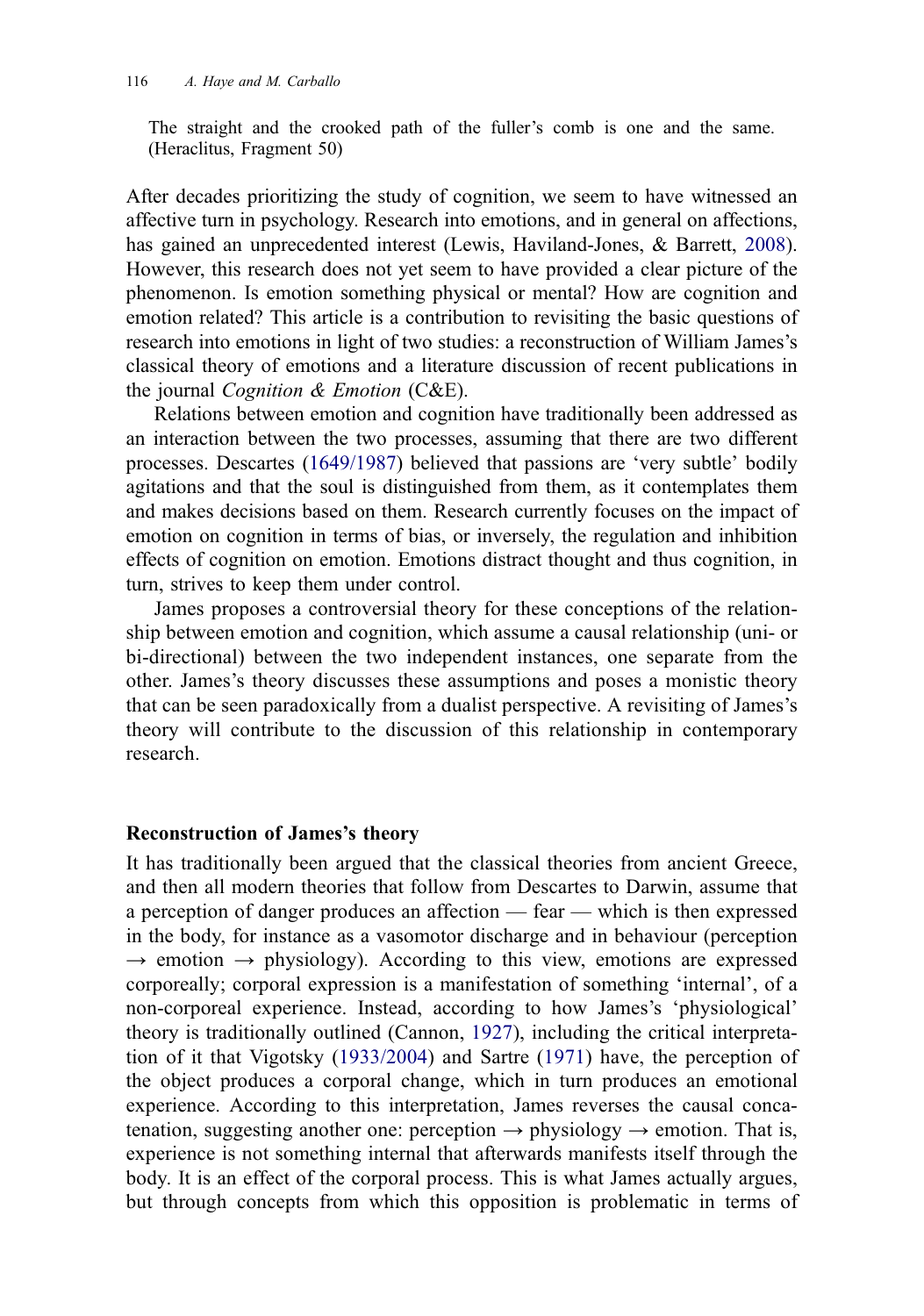<span id="page-3-0"></span>causal relations between perception, corporal modification and subjective experience. We will try to defend that this scheme of James's alleged theory contains an idea that is explicitly denied by James: that emotion is a representation subsequent to corporal modification. He argues that emotion, far from being an expression of an internal state, is a corporal modification (physiological in its broadest sense) that is felt or perceived from within, during that very process of corporal change.

The causal scheme of perception  $\rightarrow$  physiology  $\rightarrow$  emotion really corresponds to the Lange theory, and has come to be called the 'James-Lange theory' from Cannon [\(1927\)](#page-24-0) onwards because of its similarity to James's theory. James published his first version of the theory of emotions ([1884\)](#page-25-0) three years before Lange ([1887\)](#page-25-0). James writes for the second time his theory of emotions for Principles ([1890/1918\)](#page-25-0), where he focuses on critiques received on his original article from scientific and philosophical fields. At the beginning of chapter XXV he cites Lange marking a distance: 'Lange goes on, to suggest that this may be a reaction from a previously contracted vaso-motor state. The explanation seems a forced one' (p. 444), not only because it unjustifiably restricts the focus on the vasomotor system, but because that explanation implies assuming stability, a character that is fixed to emotions, and because it proposes a rigid connection of three events that would occur sequentially. James will question that whenever we feel sorrow (the example that James uses is *grief*) there is this or that operation of certain vasomotor processes, and he does so from the beginning, to demarcate a crucial difference in his theory.

# The frame of the theory

James's theory of emotions is an attempt to give an account of emotions within the broader context of affectivity in its linkage with motivation, with vital impulse. The concept of e-motion accounts for the relationship between subjective experience and movement. Our thesis is that James, in his theory of emotions, makes an attempt to give an account of human affectivity on the plane of the living, which consists in a constantly changing process.

At the start of chapter XXV (*The emotions*) he states that 'Instinctive reactions, and emotional expressions thus shade imperceptibly into each other', that is, they are part of the same process of transformation of the impulse. Emotion only differs from the idea of instinctive organization of impulse in that it stops at the willingness to move. It is an 'experience of willingness' (see section The feeling of tendency, ch. IX). Indeed, with emotion the focus is the experience of movement, not its rendering or execution. Before the movement unfolds in space as an action, when it is still an internal movement of the body, the body feels its process of change and being changed. This 'internal' or subjective experience is still an aspect of movement of the living body.

James warns that his theory is not materialism, even though it is actually talking about a biological process that includes the psychic, so it is a type of materialism ('each emotion is the resultant of a sum of [] organic changes, and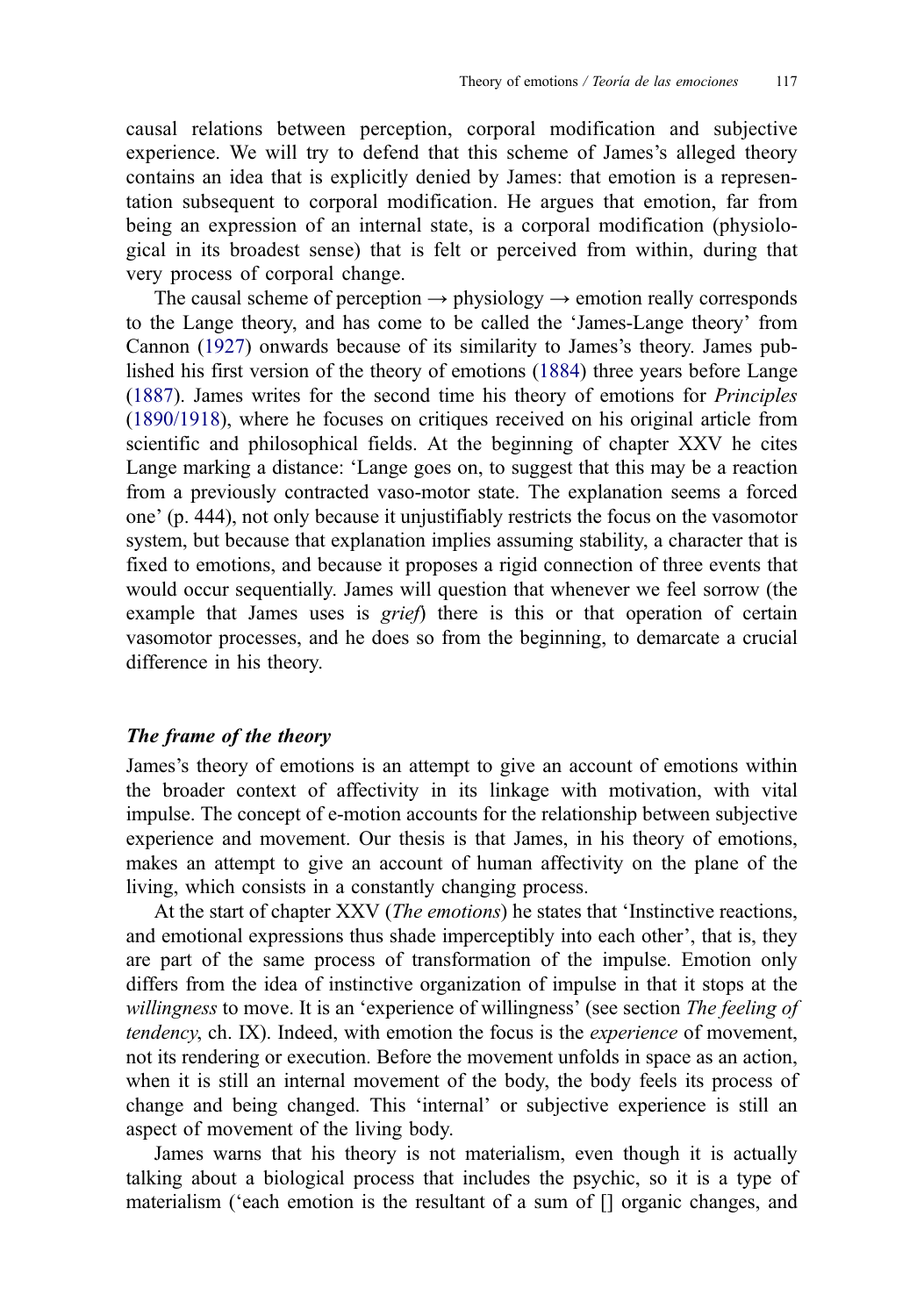<span id="page-4-0"></span>each of them is the reflex effect of the exciting object', p. 458). James distances himself from materialism in the narrow sense of physicalism. However, he does try to account for a radically anti-dualist perspective of emotion.

# Analysis of the critical nucleus of the theory

'My theory, on the contrary, is that the bodily changes follow directly the perception of the exciting fact, and that our feeling of the same changes as they occur IS the emotion' (p. 449). This statement confirms an identity between emotion and feeling corporal changes as they occur. He emphasizes 'is' in the phrase 'is the emotion'. Emotion is not a representation of that corporal affection; it is the way the living being feels its own becoming.

Descartes distinguishes between passion and awareness of it. Within this dualism, some authors would argue that an emotion could not properly occur without the existence of a representation, interpretation or discrimination in consciousness. In our interpretation, James argues that there is not a second instance that allows one to feel, having the character of something beyond the body which feels those changes. Thus, it is believed that fear is the perception of danger, and not — as supposedly argued by the James-Lange theory — that fear is the perception of a vasomotor discharge. But for James, corporal changes are not the 'object' of emotion: they do not face emotion from outside, and thus this emotion, in turn, does not represent those corporal changes, but are the vivid and organic quality of the subjective experience of the living being during its transit.

There is a unique process of continuous change, which begins with the perception of danger, which is already a corporal change, which ends in an experience of fear without breaks. We do not express our grief by crying, but quite the contrary, 'we feel sorry because we cry' (p. 450). This 'because' cannot be understood as causality between two events, that of perception of the dangerous object and the emotion, but as two ends of the same movement. I am not sad because of the influence of the external fact that I am crying about, but I am sad in the sense that I am crying (Ryle, [1949/2009](#page-25-0)). James argues that if, through an exercise of abstraction, we take from the emotion of fear all of a living being's self-sensation — that is the feelings of corporal transformation — if we figuratively took that away, only an abstract idea would remain, one that is purely cognitive, cold, unemotional. We could perceive that something that could be classified as dangerous was approaching, but it would not feel dangerous because what we have done is eliminate from this perception that in which emotion consists. That is, there is no fear if it is not of the body.

In chapter IX, James argues that experience is not made up of stable units. In chapter XXV this approach adopts a new strength. James's thesis here is that every emotional event, that is, each change felt by the body, is unique because it reflects that body's unique trajectory. So emotions are not only different among individuals but are also different in the same individual over time. For, as James states in chapter IX, corporal change, which is the basis of emotion, is infinite in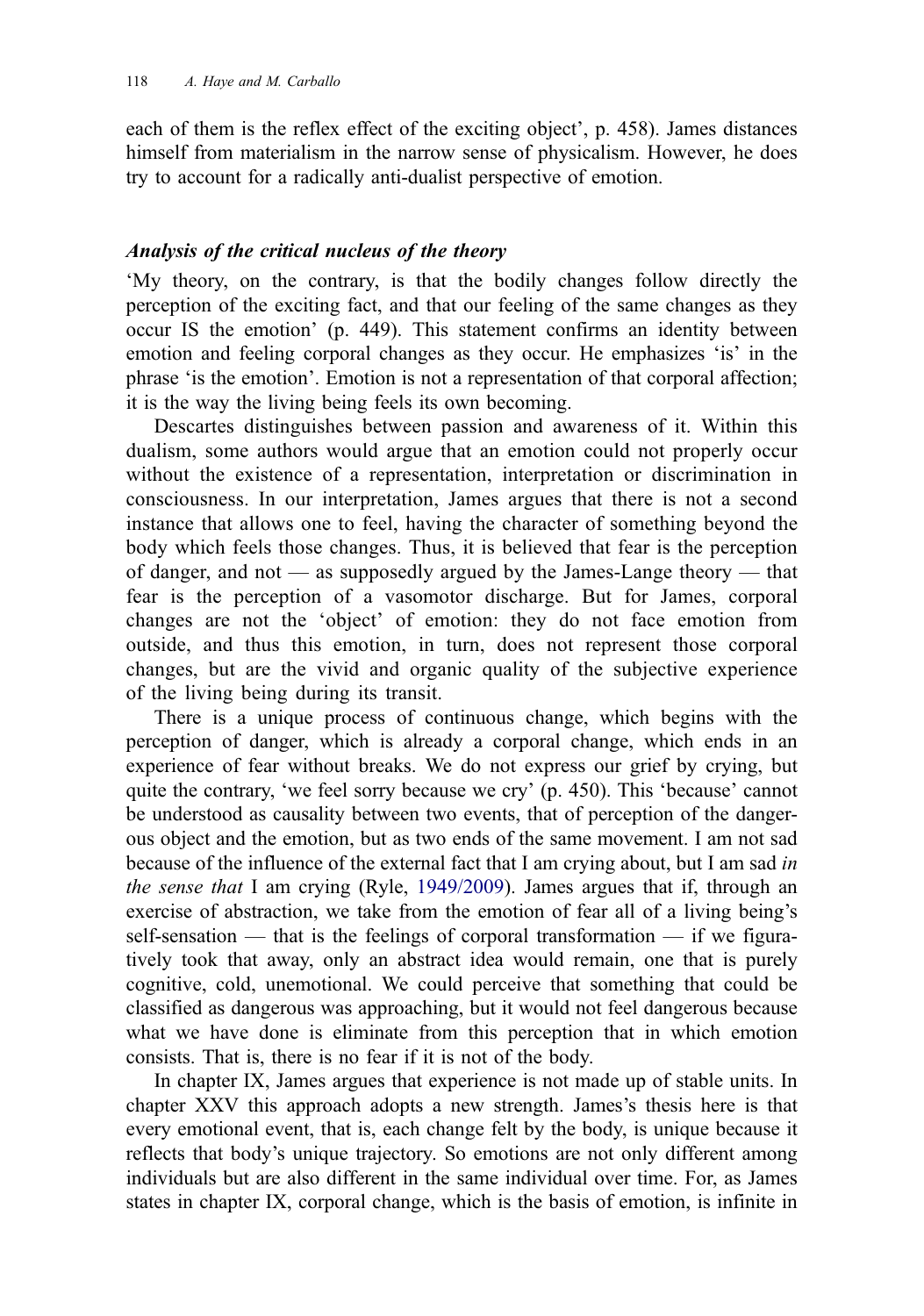detail, so that each change is new with regard to previous changes. The regularity that allows us to say that I twice felt afraid is given by the vocabularies and classifications available to each culture. However, emotions are so diverse and changing in humans that they are infinite in variety. 'Fear' is too broad a category of experiences, as each time you feel fear it is a different feeling. The different experiences of fear will resemble each other *after* the occurrences happen, but they are different *during* the experience. According to James, the distinctions that we can establish between basic emotions are conventions that serve to standardize unique experiences, and thus identify general types of experiences that relate to corporal changes that are in turn too general. But according to James almost all our emotions are much more subtle in their 'nuances', 'reverberations', 'resonance' and 'overtones'. James thus criticizes the psychology of emotions of his time, used until then to categorize emotions and describe their phenomenology, as this describes more social conventions than emotional experience itself and its value in the preparation of action.

### Synthesis

James's theory of emotions has generally been misinterpreted as positing that corporal expression occurs prior to emotional experience. According to our reinterpretation, emotion is an experience that the body creates from its own becoming, whose content is essentially corporal, but it is not a representation of corporal changes; it is the sensitive product of the unrepeatable global effect of diffuse corporal changes: 'the changes are so indefinitely numerous and subtle that the entire organism may be called a sounding-board' (p. 450).

Emotion is defined as a sub-class of feeling that accompanies all experience, specifically bound to the immediate duration of intense or relevant physiological changes that dominate the attentional focus. This kind of sentiment is the subjective effect of reorganization or preparation of the body to act in context. The relationship between emotion and action preparation has been emphasized by many of James's critics such as the aforementioned Descartes, Darwin, Cannon and Sartre, as well as most contemporary researchers, but in conceptually very different ways. According to our interpretation of James, the core of his theory rests on the idea that experience (of movement) and the body (in movement) are one and the same process.

James focuses on the difference between the perspective of the body in relation to other bodies (object) and the body in relation to itself (self). The first can be called 'objective' experience, in the sense of being a perspective of the experience that focuses on the knowledge of objects, and the second 'subjective' in the sense of focusing on knowledge of the body. With the concept of emotion, James would be specifically referring to the subjective experience of corporal change. Seen from outside the body, emotion is a physiological change, but the same change seen from inside is an emotion. Movements in one the scales transpose in different movements in other scales, as if each scale were a different language, although they are different registers of the same process. For this reason, the question of mutual causal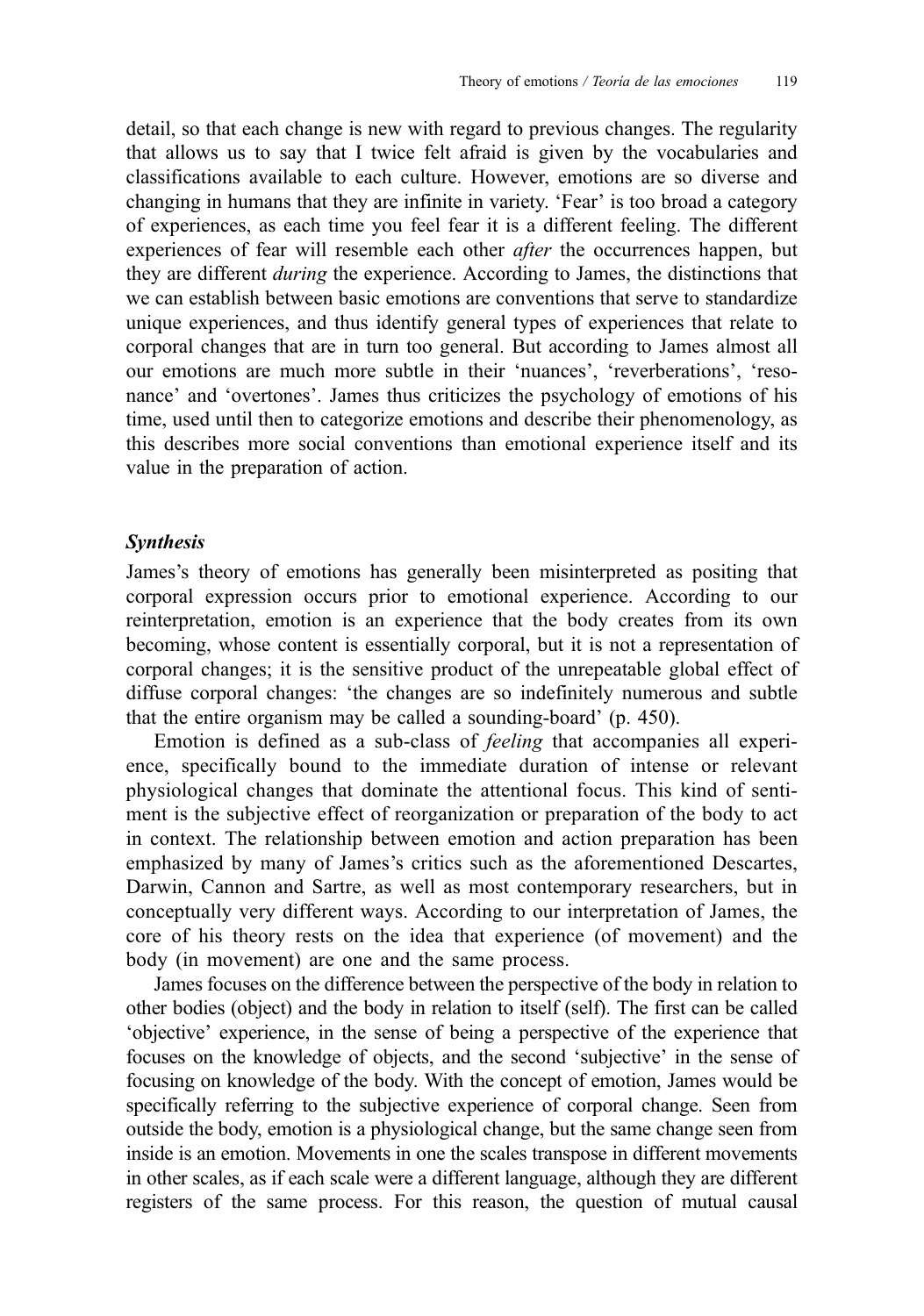<span id="page-6-0"></span>relationships between mind and body, or between cognition and emotion, are meaningless in James. A question that is more consistent with James's approach would be that of correspondences or concomitances between concurrent perspectives, following Bergson's [\(1934/2013\)](#page-24-0) preface to an edition of James's Pragmatism.

#### Review of emotion and cognition

To assess the current state of research on the relationship between emotion and cognition, we studied a literary corpus composed of 950 articles corresponding to publications spanning 10 years  $(2001-11)$  from C&E, a high-impact journal that brings together works from different areas of science with the purpose of studying emotions and their relationship to cognitive processes.

In the review of this corpus we found a large number of works devoted to the study of the relationship between emotion and basic processes, a growing line of studies on the subject of emotional regulation, and finally a smaller group interested in higher processes. The results of the review are summarized below according to the thematic categories that emerge from the journal's own classification of themes.

#### Attention

The relationship between attention and emotion is one of the most popular lines of research. A great interest is seen in the topics of self-directed attention and in the orientation of attention to stimuli with particular characteristics, such as threatening stimuli.

The effect of self-directed attention on emotion has been researched as well as what effect emotions have on the direction of attention (Abele, Silvia, & Zöller-Utz, [2005\)](#page-24-0). The focus seems to have moved from the latter perspective, which was more prominent several years ago, to the former. How attention might be associated with the onset of paranoid or depressive cognitions has also been explored (Ellett & Chadwick, [2007\)](#page-24-0). The study by Mathews and Green ([2010](#page-25-0)) is one of the only ones interested in specific emotions (gratitude and indebtedness) beyond basic emotions.

The other important line of development studies the relationship between attention and fear, exploring the effect of emotional stimuli on attention. In general the assumption is that threatening stimuli affects attention (Forbes, Purkis, & Lipp, [2010\)](#page-24-0) and this line explores what characteristics and location within the visual field such stimuli must have to generate this emotion, as well as changes in attention over time from exposure to universal or conditioned stimuli. The results support the hypothesis that there is bias in the detection of keys related to fear that allows one to quickly prepare defensive responses, thanks to the existence of an evolutionarily developed module that facilitates the detection of threats (Ohman & Mineka, 2001, quoted in Forbes et al., [2010\)](#page-24-0). This relationship has also been studied in disorders such as anxiety and depression.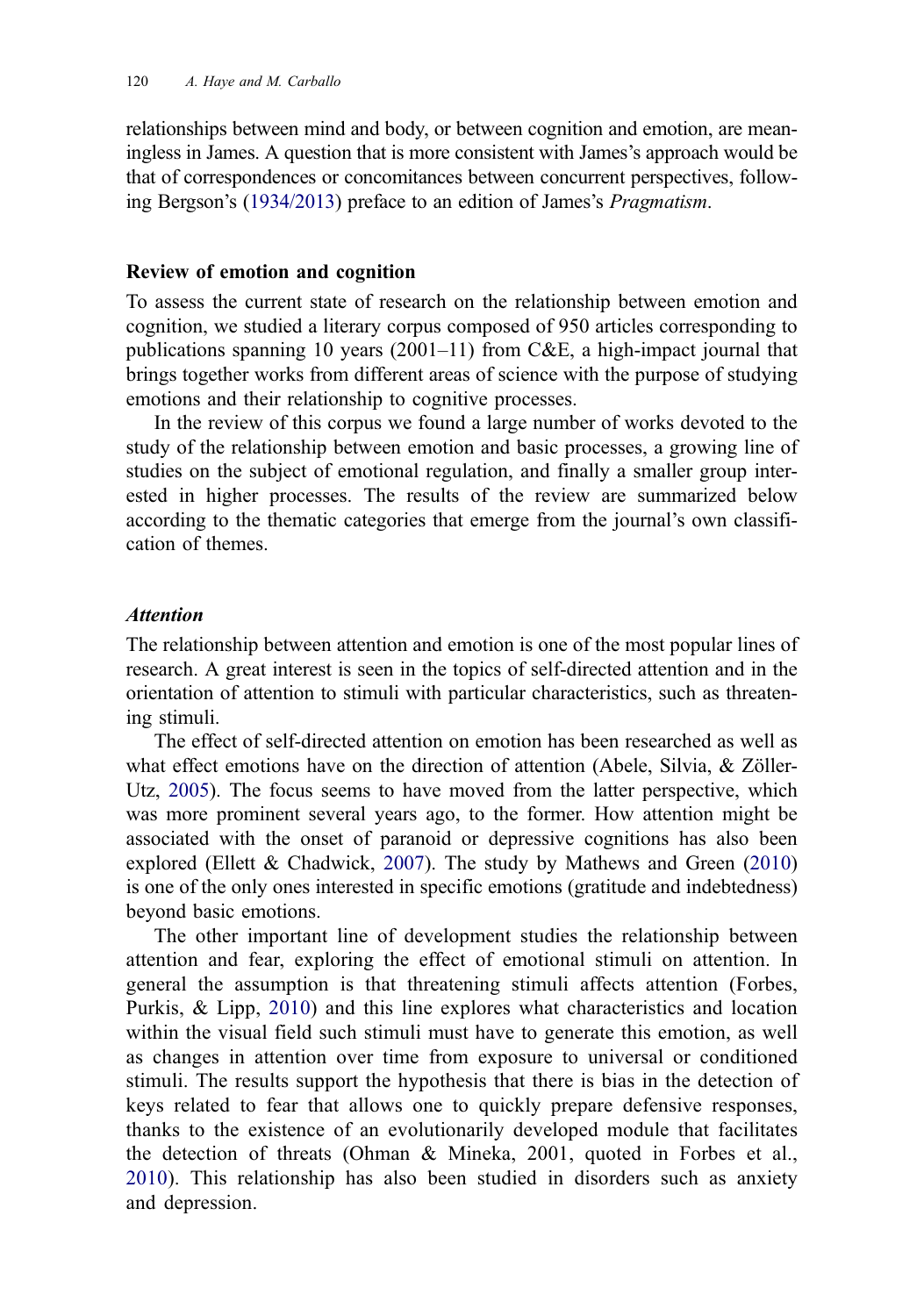# <span id="page-7-0"></span>Perception

In general, when the relationship between perception and emotions is studied, it is done so through emotion recognition tasks using images or videos of people. In the only review on perception and emotions found in the corpus, Brosch, Pourtois, and Sander [\(2010](#page-24-0)) suggest an understanding of perception as closely related to categorization and propose that emotional stimuli are perceived as a priority given their high relevance to survival and welfare.

Research on perception of emotions in faces has focused on specific emotions such as fear and their relationship with anxiety or depression (Calvo & Avero, [2006;](#page-24-0) Gilbert, Martin, & Coulson, [2011\)](#page-25-0). Another area that has been researched is the relationship between the observed valence of the face and the motor acts that accompany identification: when the movements of approach and avoidance are consistent with the affective valence of the faces, affective categorization and memory are favoured (van Peer, Rotteveel, Spinhoven, Tollenaar, & Roelofs, [2010](#page-25-0)).

Research into perception of emotions in faces is closely linked with studies into attention, and in most cases there is a clear distinction between these processes. The areas that orientate many studies include whether some emotions are processed differently, possible differences between children and adults and people who have anxiety or depression; they are explained in terms of biases of attention or memory associated with different emotional stimuli.

A more recent line seems to show interest in the changes of emotional perception of faces throughout the life cycle (Hunnius, De Wit, Vrins, & von Hofsten, [2011](#page-25-0))

In another line, there are certain studies on the effect that emotions have on the perception of time, for example by looking at neutral faces and those showing emotions (Droit-Volet, Brunot, & Niedenthal, [2004](#page-24-0)), and the relationship between anxiety, observing threatening faces and the experience of duration (Bar-Haim, Kerem, Lamy, & Zakay, [2010\)](#page-24-0). These phenomena are explained based on the amount of attention used for processing time and the level of arousal caused by the stimulus that would increase internal clock pulses.

Finally, interoceptive awareness, the ability to perceive internal body signals, has also been studied. Pollatos and Schandry ([2008\)](#page-25-0) found a relationship between the perception of cardiac signals and the processing and recognition of emotional stimuli. According to these authors, this can be explained with theories similar to James ([1884\)](#page-25-0) and Damasio ([1998](#page-24-0), [2006\)](#page-24-0), who suggest that people who are more sensitive to their corporal signals experience more intense emotions. Interoceptive awareness has also been studied in relation to eating disorders (Merwin, Zucker, Lacy, & Elliott, [2010\)](#page-25-0).

#### Memory

Among the studies on memory, we found a line that focused on autobiographical memory and another on working memory.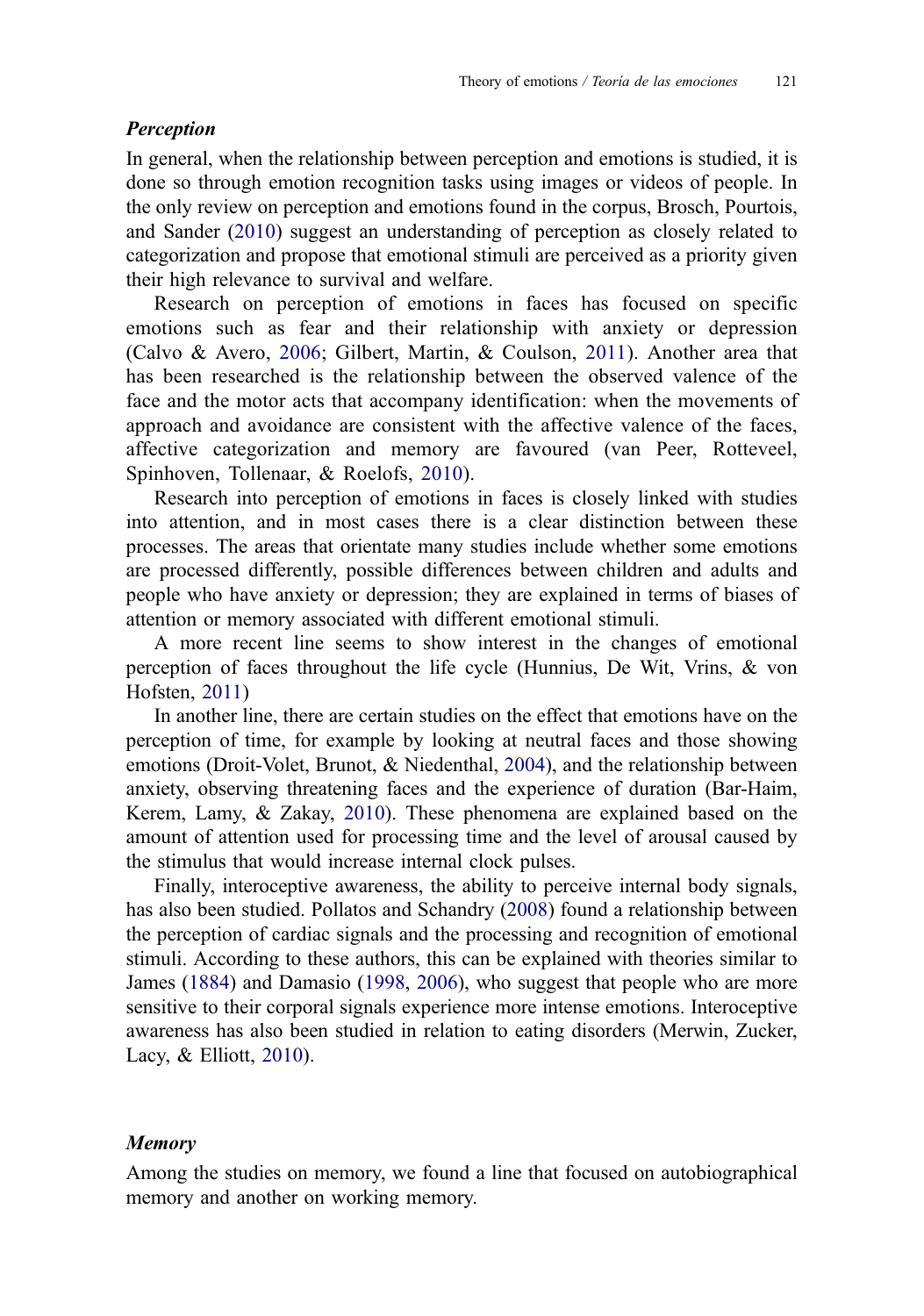<span id="page-8-0"></span>Autobiographical memory has been extensively studied in terms of retrieving information associated with psychopathology, particularly depression. It is thought that there is a pattern of overgeneralizing information, found in depressed adult (Anderson, Goddard, & Powell, [2010\)](#page-24-0) and adolescent (Swales, Williams, & Wood, [2001\)](#page-25-0) patients, people with suicidal intentions or with a history of childhood trauma (Williams, Eelen, Raes, & Hermans, [2006](#page-25-0)). These deficits have been explained as problems in three mechanisms: ruminative thought, functional avoidance of information and deficits of cognitive control.

Studies on working memory focus on the effect of stress and anxiety on the operation of this system. It has been suggested that anxiety has a negative effect on the performance of tasks since it is associated with a reduction in the ability of the working memory (Derakshan & Eysenck, [2010](#page-24-0)).

#### Emotional regulation

The studies on emotional regulation are very recent, published mostly between 2010 and 2011. This area of interaction between affect and cognition is one of the newer areas of study. These studies analysed and integrated their findings into the areas of attention, memory and mood in order to better understand adaptation and mental health. The fundamental question is: how do these processes interact to generate adaptive emotional regulation strategies?

Research found that they focus on describing the main mechanisms for regulating emotions and operating, while another more recent line has focused on the difference between implicit and explicit mechanisms (Koole & Rothermund, [2011\)](#page-25-0).

Autobiographical memory (Williams et al., [2006](#page-25-0)) and the direction of thoughts and attention (Krohne, Pieper, Knoll, & Breimer, [2002\)](#page-25-0) were seen as the most important mechanisms of emotional regulation in this corpus. Other authors add the importance of people's valuation of the degree to which they should control or modulate emotions as a possible mediator in the regulation of response (Mauss, Butler, Roberts, & Chu, [2010\)](#page-25-0).

Regarding the differentiation between adaptive strategies, rumination and reappraisal has been explored (Joormann & Gotlib, [2010](#page-25-0)).

#### Decision making, problem solving, reasoning and judgement

Finally, research on the relationship between emotion and higher cognitive processes is limited and there are no categorized lines of research into this area. Most of the studies that we found only explored decision making and problem solving. This does not seem to be because it is a feature of this journal in particular, as seen in the review of Blanchette and Richards ([2010\)](#page-24-0).

In all studies that we reviewed the authors base themselves on the assumption that affectivity influences cognitive processes (Barth & Funke, [2010](#page-24-0); de Vries, Holland, & Witteman, [2008;](#page-24-0) Wang, [2006](#page-25-0)), and the aim of their studies was to analyse this influence.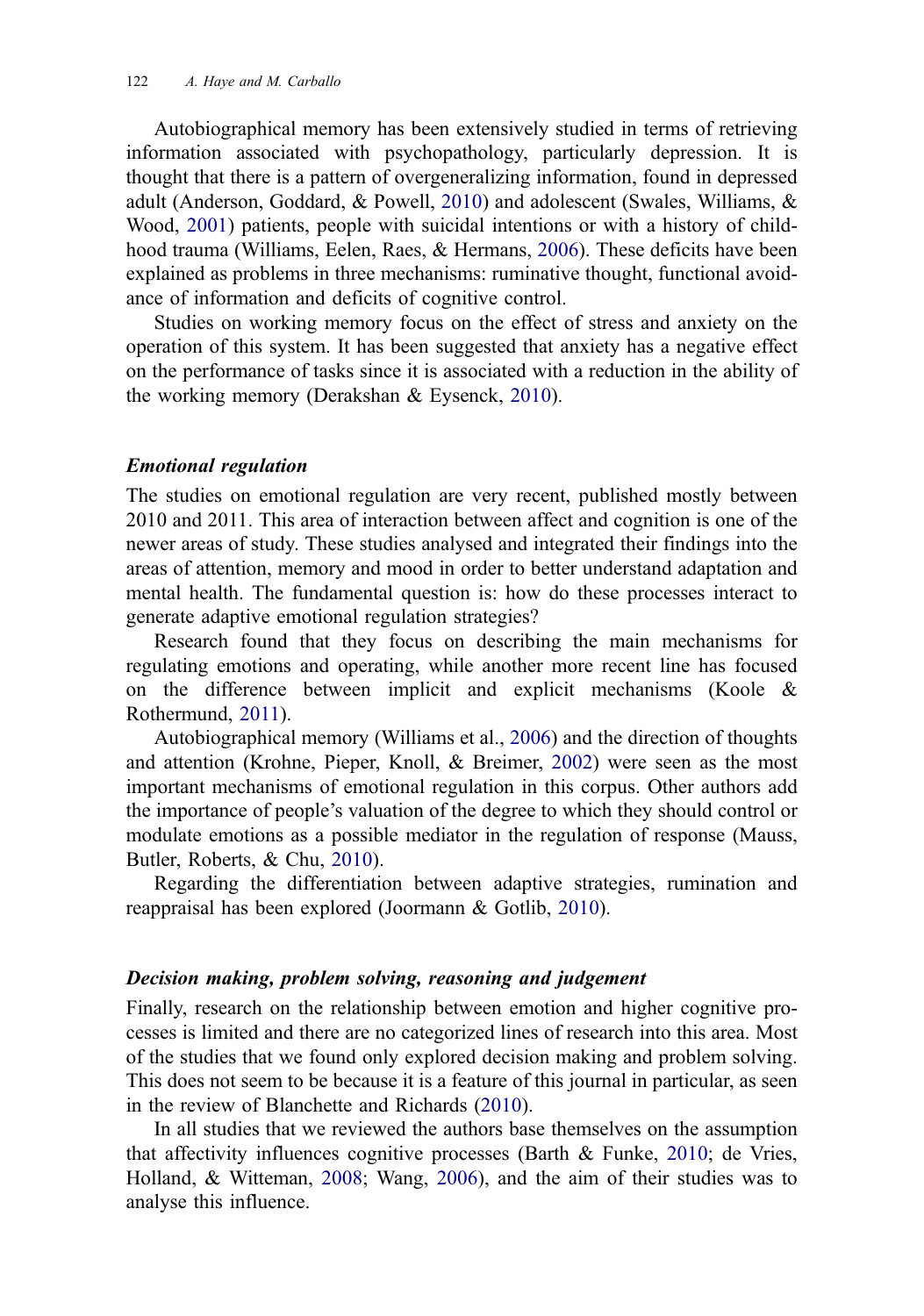# <span id="page-9-0"></span>Discussion

From the review of C&E we can conclude that the idea of an interaction between two different processes predominates, while James suggests that there is only one process for experience. What can we learn about the question of the relationship between emotion and cognition, considering these sources? How should we understand the causal relations between the materiality of the body and experience?

# **Divergences**

In C&E the idea of the relationship between emotion and cognition that predominates is a doubly negative view of the relationship between cognition and emotion: one of competition or mutual inhibition. But for James, emotions correspond to the subjective experience of a unitary, albeit complex and mixed, vital process which is emotionally and cognitively selective. According to chapter IX, the flow of thought is selective because it is intrinsically interested: it is in the interest of the living being to direct its attention and action to specific aspects of its own becoming as a living being. On the one hand, cognition biases correspond to motivational orientations and, on the other, emotion is not an external factor to thought that unduly limits it, but an integral component of it.

This meta-theoretical divergence between James and the prevailing ideas of contemporary research have three consequences for research:

- (1) The majority of the revised C&E articles studied emotions as categories. This has its foundation in the cognitive theory of emotions that has dominated literature for decades (Schachter & Singer, [1962](#page-25-0)). For James, emotions are different from concepts, which consist precisely of addressing what is regular and not what is unique. If recognition of emotion is not an emotion, but a conceptual and lexically trained representation, then it could be said that studies based on recognition do not directly study emotions, and that categories and acts of interpretation of emotions that are studied are abstract elements of experience that set aside precisely its uniqueness. In this perspective, one might design and record observations which, while maintaining the distinction between emotion (what is felt during the neurophysiological reaction) and the cognition of emotion (what is felt after), facilitate an increasingly detailed exploration of the pairing between physiological response, subjective experience and cultural categorization.
- (2) James adopts a temporal perspective, which is partly reflected in the revised literature, particularly in studies that have an evolutionary focus and in others on the perception of time. However, both approaches reflect an interest in the configuration of one or another general type of emotions. James's perspective suggests replacing the question about stable forms of emotions with the question about the genesis of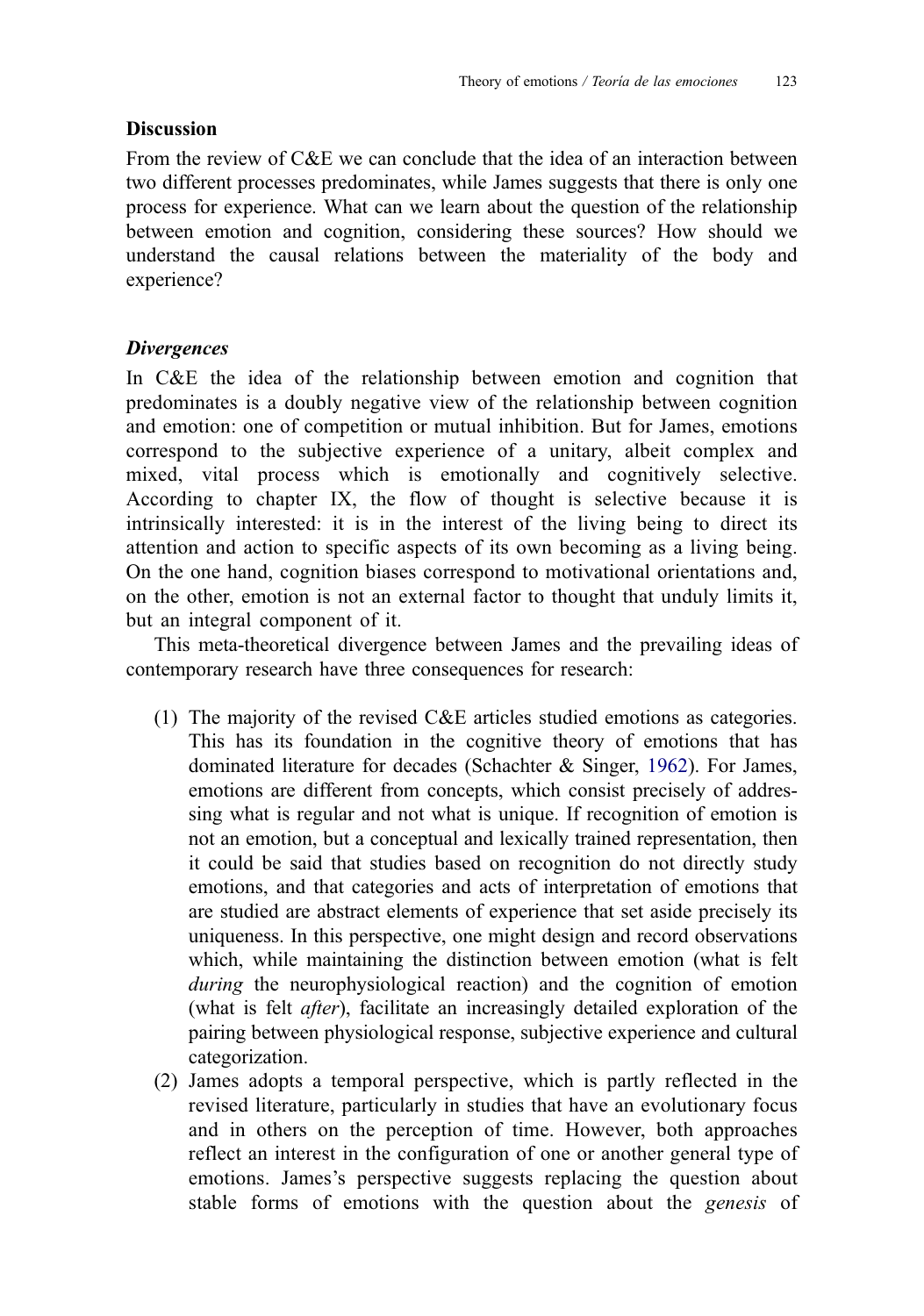emotions (pp. 453–4). James's thesis regarding the infinitely variable nature of different individuals' emotions derives precisely from this shift to the question about its genesis during the trajectory of transformations of a living being. It would be an advance to see a further integration of studies on the development of emotions at different ages and within different ecological processes — an increased use of models, designs and measures that connect individual differences in emotions with unique ecological trajectories — as well as an analysis of time not as an object of perception but as a constitutive dimension of experience that changes with emotions. In particular, one would expect greater presence of (a) within-subject experimental analysis, (b) longitudinal designs, (c) measures of individual differences and (d) case studies.

(3) James explains his theory and discusses objections with a strong emphasis on maintaining that emotions are at the same time physiological, subjective and unrepeatable. To explain the convergence of these features he refers to the aforementioned metaphor of the moving body as a 'sounding-board' that feels itself. This metaphor is valid even for general emotions such as fear, but it is particularly relevant for the most subtle emotions that make up the emotional life of human beings. In this sense, one might expect that research would include studies on relationships between the subjectivity of emotions and unique ecological processes within which they occur — which was not observed. Nor do we see studies combining qualitative analysis with physiological measures. Finally, few studies on specifically human, or 'subtle', emotions were seen in the C&E journal. It is remarkable that the general focus of many C&E articles was whether there are emotions that are physiologically processed in a specific way, which is the same thing James noted about research on emotions during his time.

#### **Convergences**

In general, current literature is consistent with James's idea of the link between emotion and action preparation in a scenario of constant adaptation and change. The overall impression from the C&E review is that current predominant research is guided by theoretical assumptions similar to James's suppositions, focused on the bio-ecological dynamics of the body.

(1) This tacit convergence is evident on a theoretical level, for example in studies on bias of attention and memory. Although operationally they assume a static duality of cognition/emotion with a pattern of negative interaction, these studies can be reinterpreted in James's terms as evidence of the dynamic process of co-formation between emotions and acts of interpretation of experience along the vital transit. Emotions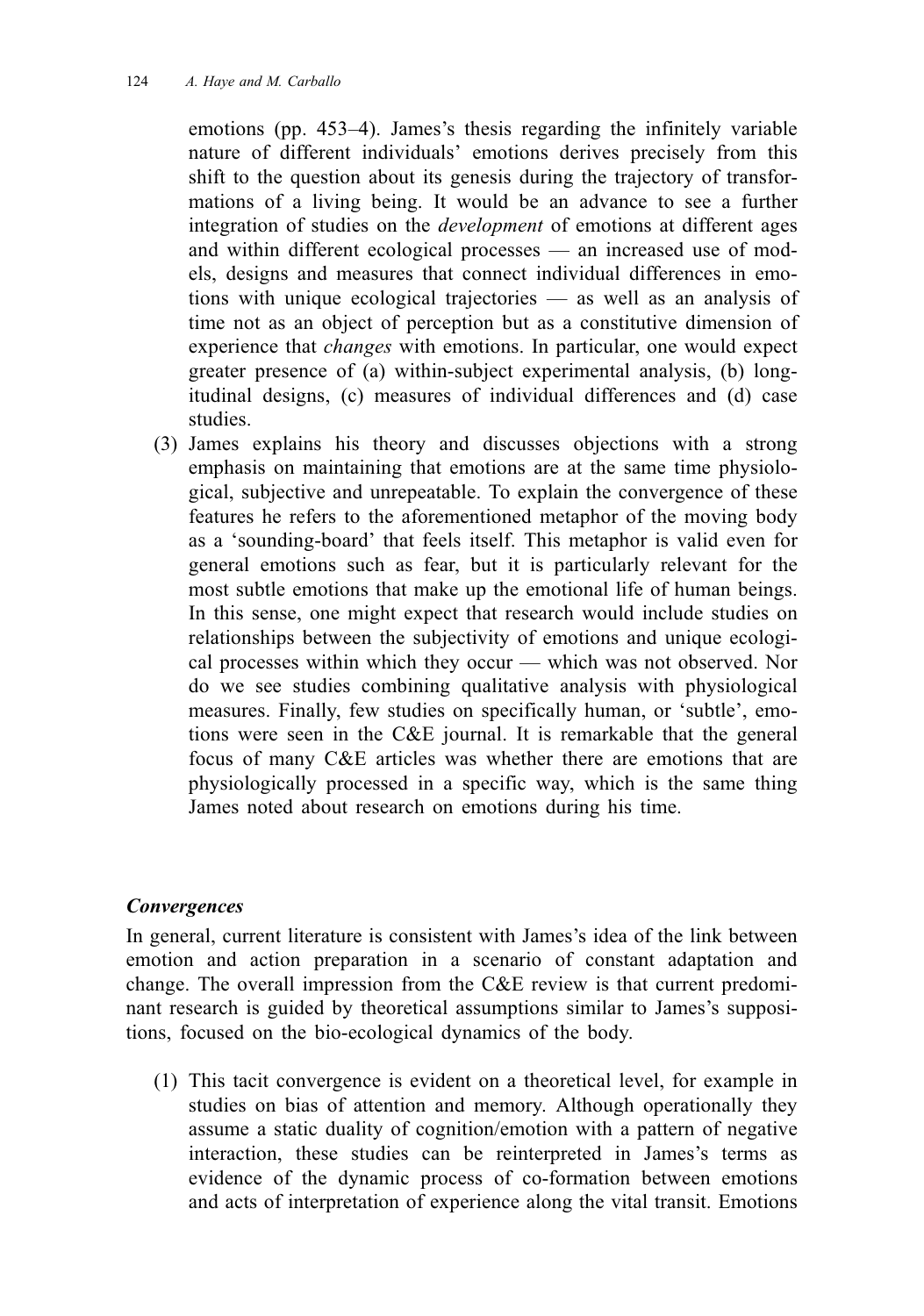<span id="page-11-0"></span>are part of the preparation for action, and attention directed to emotional stimuli is associated with evolutionary advantages and wellbeing.

- (2) At the methodological level there is a convergence of James's ideas with those from our time regarding the importance of the relationship between emotion with health and psychopathology. This emphasis is present in Principles, and in his later work [\(1902\)](#page-25-0) he applies his theory of emotions and develops the methodological strategy needed to study extreme cases, specifically including a psychopathological dimension to account for the connection between subjective experience, physiological processes and cultural categorization. We note, for example, a set of studies in C&E on the relationship between attention, memory and mood to understanding adaptation. Complementing these clinical and experimental studies with in-depth case studies that provide detailed subjective information, which James prioritized as empirical evidence to support his theoretical statements, would be ideal.
- (3) On a philosophical level it can be understood that contemporary research, supported largely on the shoulders of Darwin, on the one hand has overcome the mind/body dualism that outlined the problem of emotions since Descartes, but *on the other* retains the cognition/emotion dualism, which is precisely what motivates studies that seek to elucidate the interaction between these two processes. For James this second dualism is derived from the first, as traditionally — and even in contemporary literature emotions are linked to the body and cognition to the mind. Research on emotions and their relationships with cognition seems to be currently in the midst of the process of abandoning dualism, which explains why there is an ambivalent relationship with James. On the one hand, current research is characterized by presupposing a convergent biological materialism with James but, on the other, it diverges from James in conceiving emotion and thought as separate.

# Conclusion

James's conceptual approaches have not been included in the main streams of research, perhaps because of the preponderant influence that theories by authors such as Cannon ([1929](#page-24-0)) and Schachter and Singer ([1962](#page-25-0)) have had for decades in psychology. However, a new interest in James's ideas, especially with regard to the role of the body and physiological changes in emotions, is beginning to emerge. Interest in interoceptive processes and their relationship with emotional experience has also grown in the last five years in C&E, not included in the corpus. These lines of research are based precisely on a conception of the link between emotions and corporal changes (Craig, [2009\)](#page-24-0).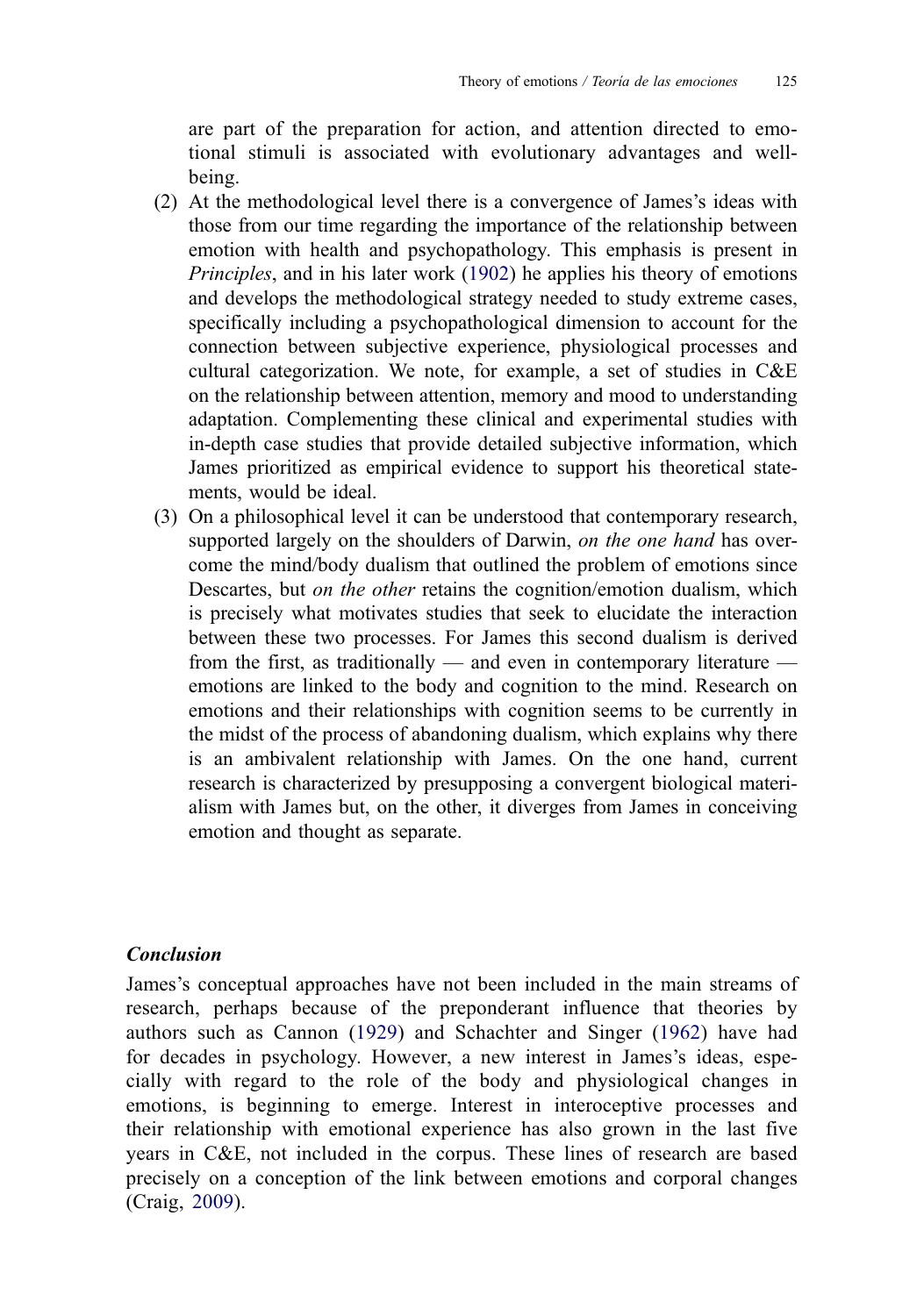Research into emotions has become a significant issue in the last decade. We believe we have shown that a new perspective on James's theory is useful for understanding human affectivity in line with the findings from current research and with the current debate on body/mind and cognition/emotion relationships.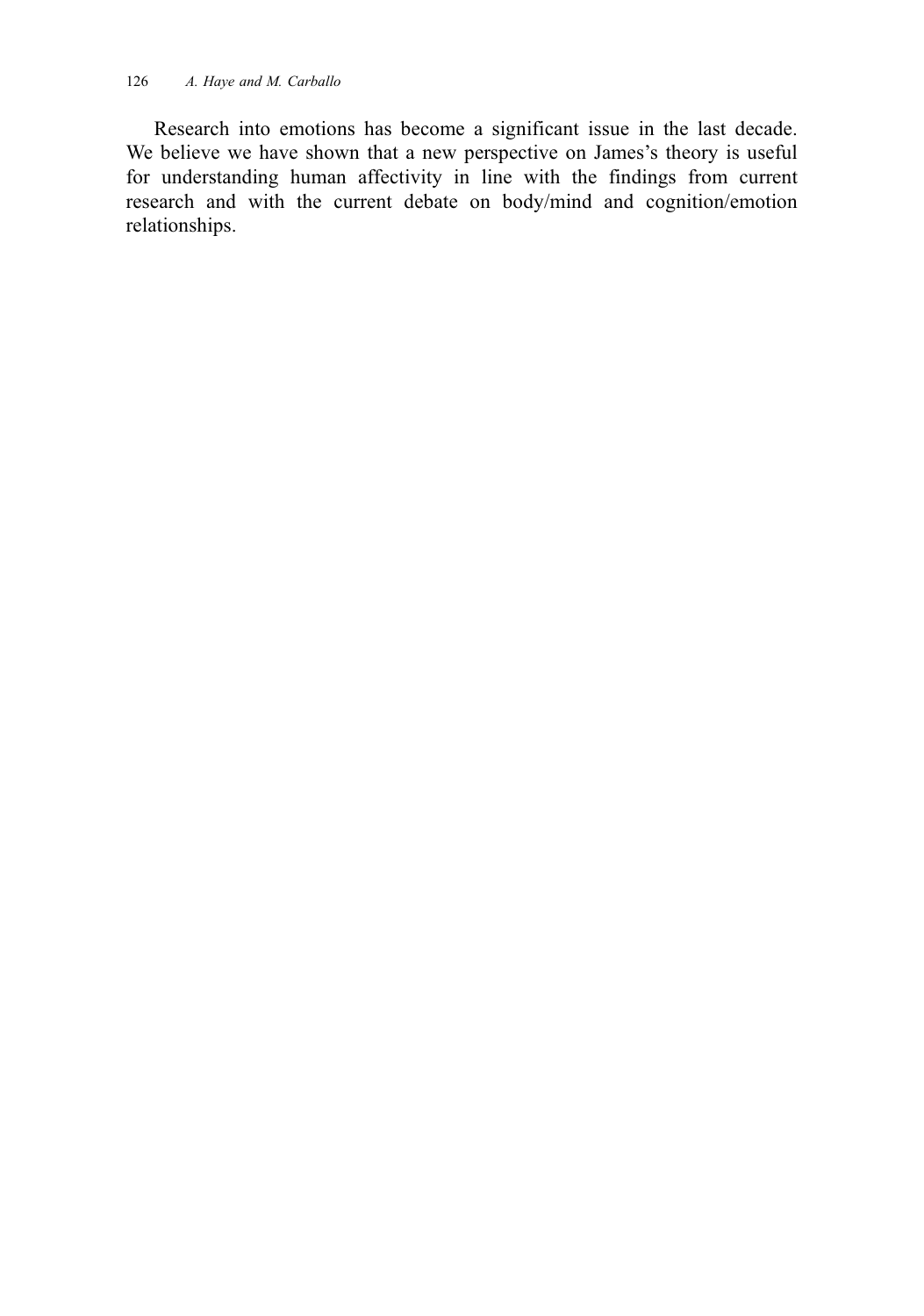# La teoría de las emociones de James y el giro afectivo en psicología

El camino recto y curvo del rodillo es uno y el mismo. (Heráclito, Fragmento 50)

Tras décadas en que se priorizó el estudio de la cognición, hay pareciera que asistimos a un giro afectivo en psicología. La investigación sobre emociones, y en general sobre afectos, ha cobrado un interés inédito (Lewis, Haviland-Jones, & Barrett, [2008\)](#page-25-0). Sin embargo, la investigación aún no ofrece un cuadro claro del fenómeno. ¿Es la emoción algo corporal o mental? ¿Cómo se relacionan cognición y emoción? El presente artículo es una contribución al replanteamiento de preguntas básicas de la investigación en emociones, a la luz de dos estudios: una reconstrucción de la clásica teoría de las emociones de William James, y una discusión bibliográfica publicaciones recientes en la revista Cognition & Emotion (C&E).

Las relaciones entre emoción y cognición se han abordado tradicionalmente, hasta ahora, como una interacción entre ambos procesos, asumiendo que hay dos procesos diferentes. Es la perspectiva de Descartes ([1649/1987\)](#page-24-0), para quien las pasiones son agitaciones corporales 'sutilísimas', y de ellas se distingue el alma, que las contempla y a partir de ello delibera. Actualmente la investigación se concentra en las consecuencias de la emoción sobre la cognición en términos de sesgo, o inversamente el efecto de la cognición sobre la emoción como regulación e inhibición. Las emociones distraerían al pensamiento y éste, a su vez, se esforzaría por mantenerlas bajo control.

James propone una teoría problemática para estas concepciones de la relación entre emoción y cognición, que asumen una relación causal (uni- o bi-direccional) entre dos instancias independientes, externas la una de la otra. La teoría de James discute estos supuestos y plantea una teoría monista que puede resultar paradójica desde supuestos dualistas. Una relectura de la teoría de James contribuirá a discutir esta relación en la investigación contemporánea.

#### Reconstrucción de la teoría de James

Se plantea tradicionalmente que las teorías clásicas, desde la antigua Grecia, incluyendo después toda la modernidad desde Descartes hasta Darwin, suponen que la percepción de lo peligroso produce una afección, el miedo, el que a su vez se expresa luego en el cuerpo, por ejemplo como descarga vasomotora y en el comportamiento (percepción  $\rightarrow$  emoción  $\rightarrow$  fisiología). Según esta perspectiva, las emociones se expresan corporalmente; la expresión corporal es una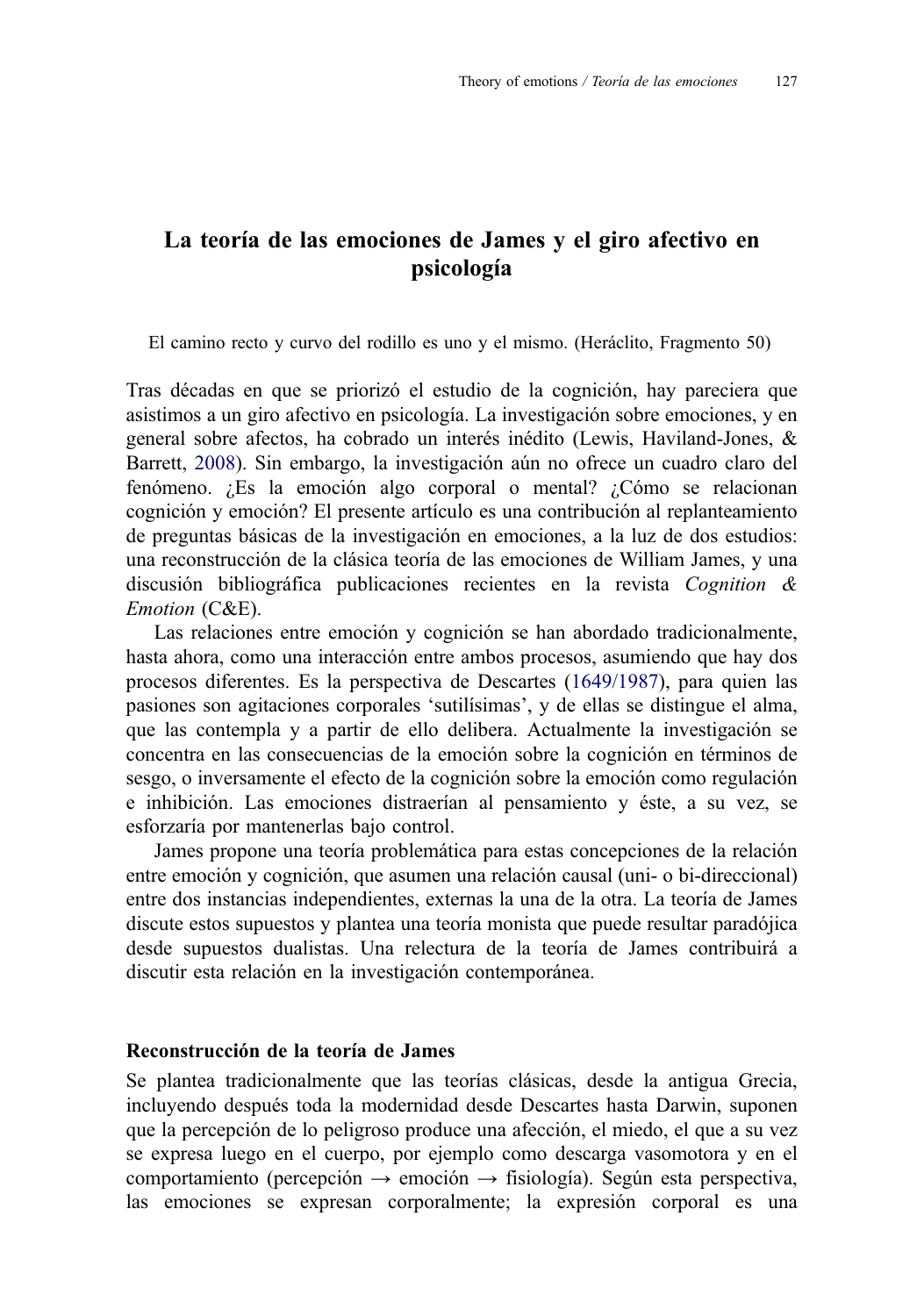manifestación de algo 'interno', de una experiencia no corporal. En cambio, según tradicionalmente se esquematiza la teoría 'fisiologista' de James (Cannon, [1927\)](#page-24-0), incluyendo la interpretación crítica que de ella tienen Vigotsky [\(1933/2004](#page-25-0)) y Sartre [\(1971\)](#page-25-0), se parte de la percepción del objeto, lo que produce un cambio corporal, que a su vez eso produce una experiencia emocional. Según esta interpretación, James invertiría la línea de concatenación causal, proponiendo esta otra: percepción  $\rightarrow$  fisiología  $\rightarrow$  emoción. Es decir, la experiencia no es una cosa interna que venga después a manifestarse a través del cuerpo. Sino que es más bien un efecto del proceso corporal. Eso afirma efectivamente James, sólo que mediante conceptos desde los cuales resulta problemática esta contraposición en términos de relación causal entre percepción, modificación corporal y experiencia subjetiva. Vamos a tratar de defender que este esquema de la presunta teoría de James contiene una idea que es explícitamente negada por James: que la emoción sea una representación posterior a la modificación corporal. Sostiene más bien que la emoción, lejos de ser una expresión de un estado interno, es una modificación corporal (fisiológica en sentido amplio) que es sentida o percibida 'por dentro', durante el proceso de este cambio corporal.

El esquema causal percepción  $\rightarrow$  fisiología  $\rightarrow$  emoción corresponde propiamente la teoría de Lange, por cuya familiaridad con la de James se ha venido a llamar 'hipótesis James-Lange' desde Cannon [\(1927\)](#page-24-0). James publicó su primera versión de la teoría de las emociones [\(1884\)](#page-25-0) tres años antes que Lange ([1887](#page-25-0)). James escribe por segunda vez su teoría de las emociones para Principles ([1890/1918\)](#page-25-0), donde se hace cargo de objeciones recibidas a su artículo original en los medios científicos y filosóficos. Al inicio del capítulo XXV cita a Lange con distancia: 'Lange goes on, to suggest that this may be a reaction from a previously contracted vaso-motor state. The explanation seems a forced one' (p. 444), no solamente por restringir injustificadamente el foco en el sistema vasomotor, sino porque esa explicación implica asumir una estabilidad, un carácter fijo a las emociones, así como porque se propone una conexión rígida de tres eventos que se causarían secuencialmente. James va a discutir precisamente que cada vez que sintamos pesar (el ejemplo que toma James es grief), hay tal o cual operación de ciertos procesos vasomotores, y lo hace desde el principio para demarcar una diferencia crucial de su teoría.

#### Marco de la teoría

La teoría de las emociones de James es un intento por dar cuenta de las emociones dentro del marco más amplio de la afectividad en su encadenamiento con la motivación, con el impulso vital. El concepto de e-moción permite dar cuenta de la relación entre experiencia subjetiva y movimiento. Nuestra tesis de lectura es que James en su teoría de las emociones hace un intento por dar cuenta de la afectividad humana en el plano del ser viviente, que consiste en un proceso en constante cambio.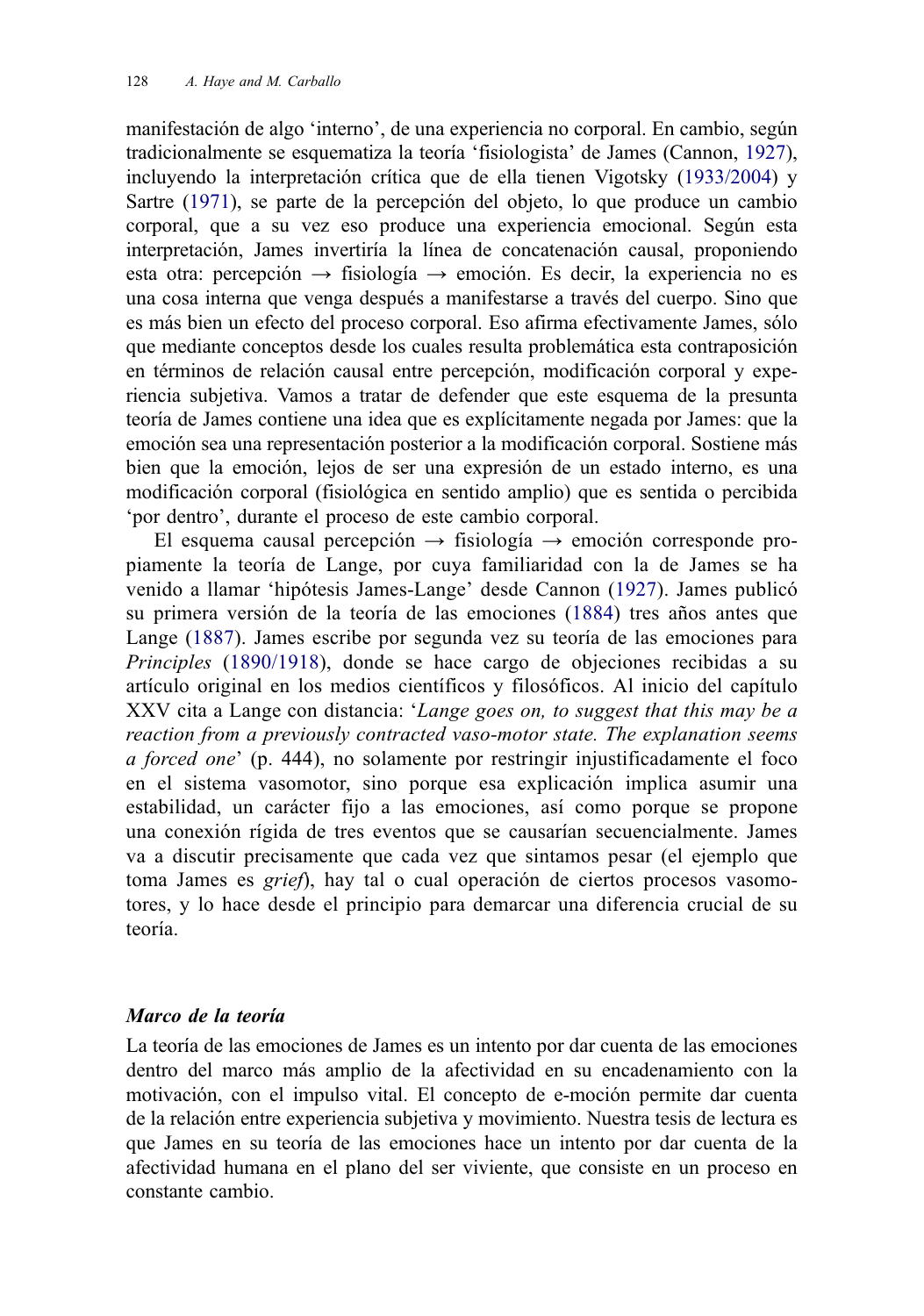Cuando comienza el capítulo XXV (The emotions) dice 'Instinctive reactions, and emotional expressions thus shade imperceptibly into each other', o sea, son parte de un mismo proceso de transformación del impulso. La emoción sólo difiere de la idea de organización instintiva del impulso en que se detiene en la disposición a movimiento. Es una 'experiencia de disposición' (véase sección The feeling of tendency, cap. IX). Efectivamente, con la emoción el tema es la experiencia del movimiento, no su conducción o ejecución. Antes de que el movimiento se despliegue en el espacio como una acción, cuando todavía es un movimiento interno del organismo, el organismo siente su propio proceso de modificarse y ser modificado. Esta experiencia 'interna' o subjetiva no deja de ser un aspecto del movimiento del cuerpo vivo.

James advierte que su teoría no es un materialismo, aunque efectivamente está hablando de un proceso biológico que incluye lo psíquico, o sea, es un cierto un materialismo ('each emotion is the resultant of a sum of [] organic changes, and each of them is the réflex effect of the exciting object', p. 458). James se distancia del materialismo en el sentido restringido de un fisicalismo. James por el contrario intenta dar cuenta de una perspectiva radicalmente anti-dualista de la emoción.

### Análisis del núcleo crítico de la teoría

'My theory, on the contrary, is that the bodily changes follow directly the perception of the exciting fact, and that our feeling of the same changes as they occur IS the emotion' (p. 449). Lo que afirma este planteamiento es una identidad entre la emoción y el sentir los cambios corporales en la medida en que acontecen. Cuando dice 'is the emotion', está enfatizando ese 'is'. La emoción no es una representación de esa afección corporal, sino que es directamente el modo en que el viviente siente su propio devenir.

Descartes distingue la pasión y la conciencia de la misma. Dentro de este dualismo, para algunos autores no se daría propiamente una emoción sin que haya una representación, interpretación, o discriminación en la conciencia. En nuestra interpretación, James estaría diciendo que no hay una segunda instancia que permita ese sentir, y que tenga el carácter de algo más allá de ese cuerpo que siente cambiando. Así, se ha pensado que el miedo sería la percepción de lo peligroso, y no como supuestamente sostendría la teoría James-Lange, que el miedo es la percepción de una descarga vasomotora. Pero para James los cambios corporales no son 'objeto' de la emoción, no se enfrentan a ella desde afuera, y ella por lo tanto no viene a representarlos, sino que son la cualidad vívida y orgánica de la experiencia subjetiva del ser vivo en su transitar.

Hay un único proceso de cambio continuo, que comienza con la percepción de lo peligroso, que es ya un cambio corporal, que viene a terminar sin solución de continuidad en una experiencia de miedo. No es que expresemos nuestra pena a través del llanto, sino todo lo contrario, 'we feel sorry because we cry' (p. 450). Este 'because' no puede entenderse como causalidad entre dos eventos, el de la percepción del objeto peligroso y la emoción, sino que son dos extremos de un mismo movimiento. No es que esté triste por influjo del hecho externo de que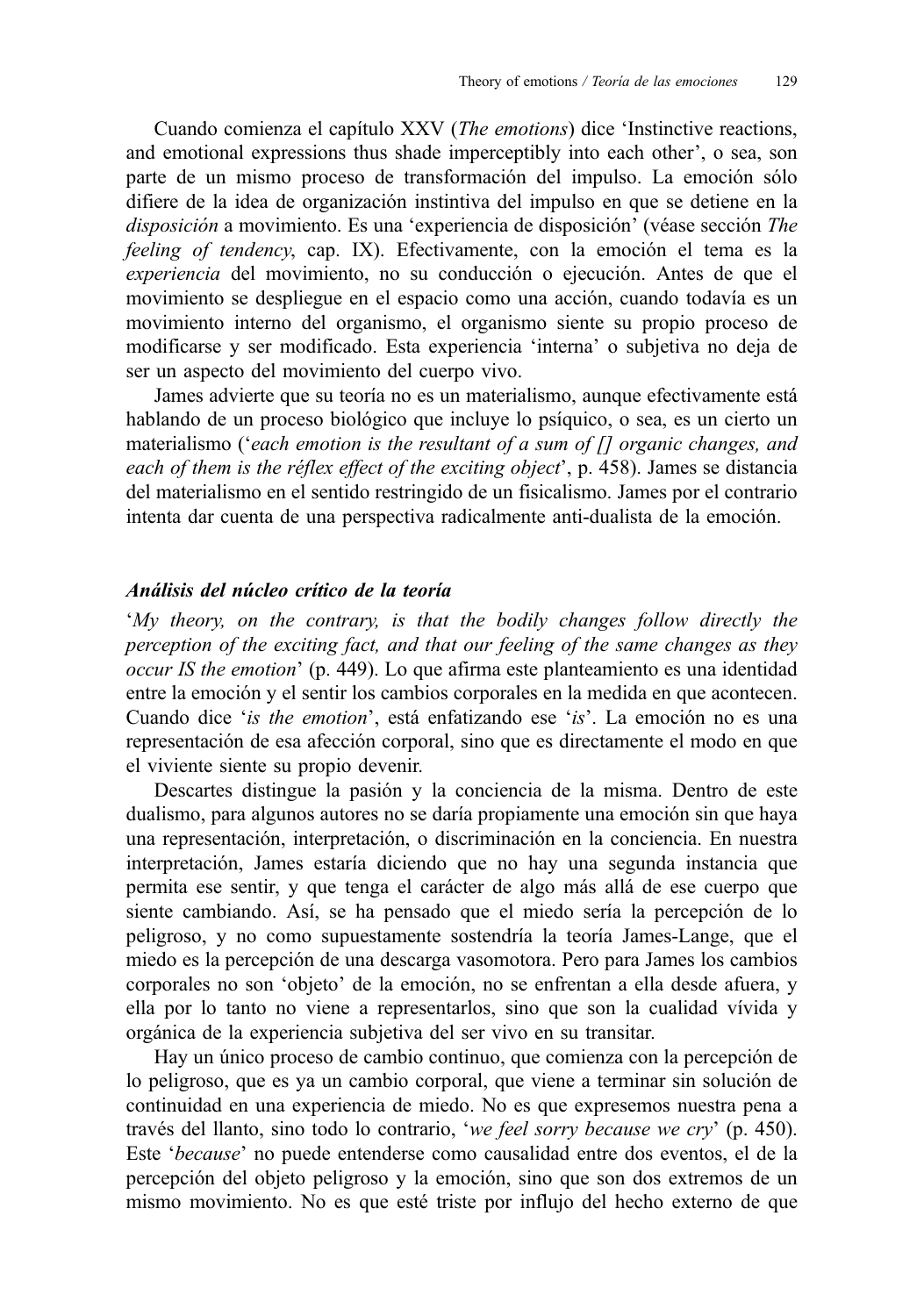estoy llorando, sino que estoy triste en el sentido de que estoy llorando (Ryle, [1949/2009](#page-25-0)). James argumenta que si a la emoción de miedo, mediante un ejercicio de abstracción, le restamos todo lo que tiene de auto-sensación del viviente, es decir de un sentir la transformación corporal; si imaginariamente le sacamos eso, entonces sólo podría quedar una idea abstracta, meramente cognitiva, fría, no emocional. Podríamos percibir que se acerca algo que podríamos clasificar como peligroso, pero que no se siente como peligroso porque justamente lo que hemos hecho es sacar de dicha percepción aquello en lo que consiste la emoción. O sea, no hay miedo si no es algo del cuerpo.

En el capítulo IX, James plantea que la experiencia no está hecha de unidades estables. En el capítulo XXV este planteamiento adopta una nueva fuerza. La tesis de James aquí es que cada evento emocional, o sea cada modificación sentida del cuerpo, es irrepetible porque refleja la trayectoria singular de ese cuerpo. Entonces las emociones no solamente son diferentes entre los individuos si no también en un mismo individuo a través del tiempo. Pues, como dice también en el capítulo IX, el cambio corporal que está a la base de la emoción es infinito en detalles, de tal manera que cada cambio es nuevo con respecto a los cambios previos. La regularidad que nos permite decir que en dos ocasiones yo sentí temor estaría dada por los vocabularios y clasificaciones que dispone cada cultura. Sin embargo, las emociones son tan diversas y cambiantes en los humanos que resultan infinitas en variedad. 'Miedo' es una categoría demasiado amplia de experiencias, pues cada vez que se siente miedo se siente algo diferente. Después de la experiencia se parecerán entre sí las distintas experiencias de miedo, pero son distintas durante la experiencia. Las distinciones que podemos establecer entre las emociones básicas son convenciones que sirven según James para homologar experiencias singulares, y así identificar tipos gruesos de experiencias que se refieren a modificaciones corporales a su vez particularmente gruesas. Pero casi todas nuestras emociones son mucho más sutiles, dice James, en cuanto a sus 'matices', 'reverberaciones', 'resonancias' y 'overtones'. Por ello James critica la psicología de las emociones de su tiempo, abocada hasta entonces a identificar categorías de emociones y describir la fenomenología de cada cual, pues esto informa más de convenciones sociales que de la experiencia emocional y su valor en la preparación de la acción.

# Síntesis

La teoría de James acerca de las emociones ha sido en general interpretada erróneamente, como si planteara que la expresión corporal es anterior a experiencia emocional. Según nuestra reinterpretación, la emoción es una experiencia que hace el cuerpo de su propio devenir, cuyo contenido es esencialmente corporal, pero no es una representación de los cambios corporales; es el producto sensible de la irrepetible acción de conjunto de cambios corporales difusos: 'the changes are so indefinitely numerous and subtle that the entire organism may be called a sounding-board' (p. 450).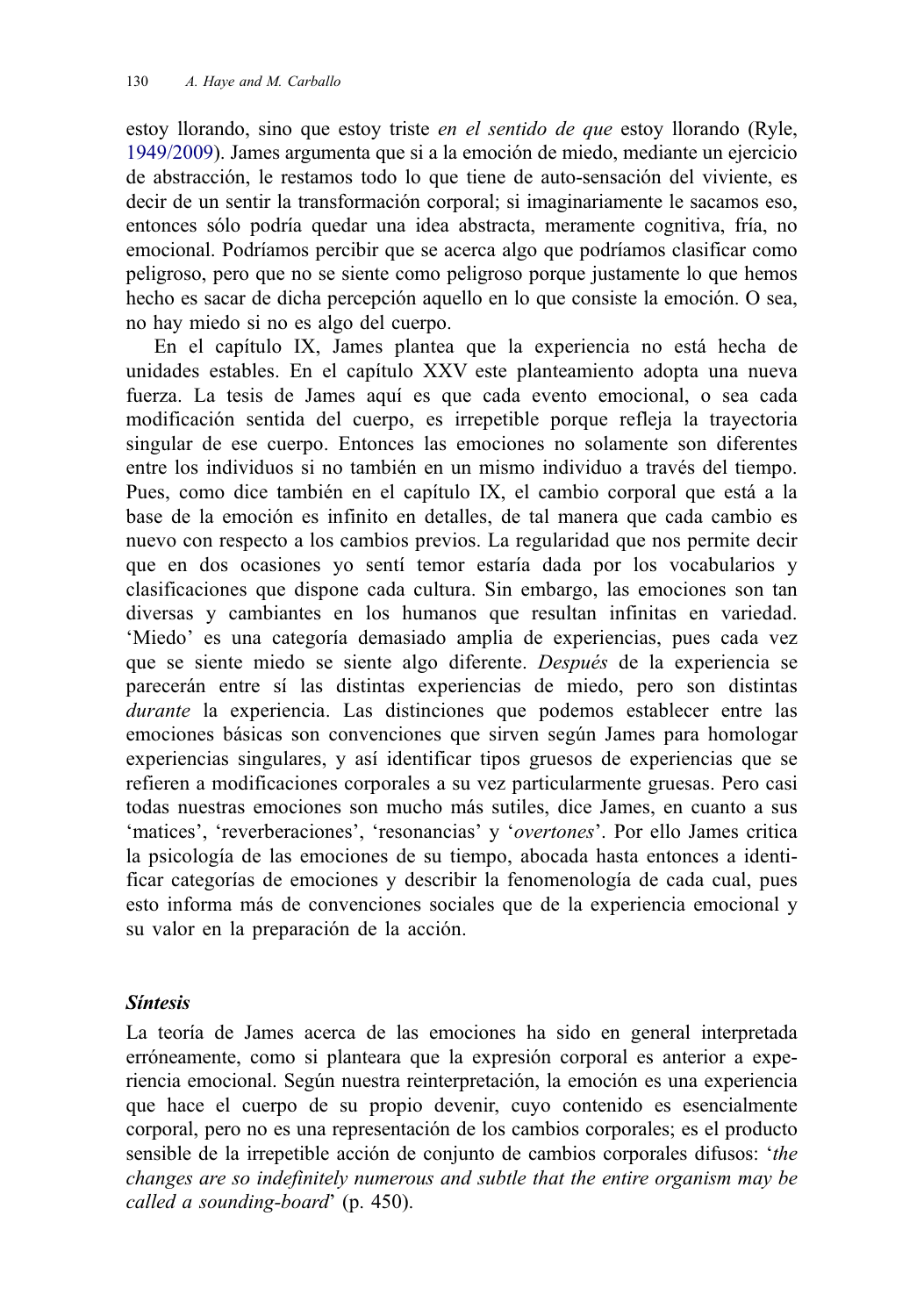La emoción se define como una sub-clase del *feeling* que acompaña toda experiencia, específicamente acotada a la inmediata duración de cambios fisiológicos intensos o relevantes como para dominar el foco atencional. Esta clase de sentimiento es el efecto subjetivo de reorganización o preparación del cuerpo para actuar situadamente. La relación entre emoción y preparación para la acción ha sido subrayada por muchos de los críticos de James como los ya citados Descartes, Darwin, Cannon, Sartre, así como de la mayor parte de los investigadores contemporáneos, pero de maneras conceptualmente muy diversas. Conforme a nuestra interpretación de James, el núcleo de su teoría descansa en la idea que la experiencia (del movimiento) y el cuerpo (en movimiento) son uno y el mismo proceso.

James se centra en la diferencia entre la perspectiva del cuerpo en relación a otros cuerpos (objeto) y la del cuerpo en relación a sí mismo *(self)*. Cabe llamar a la primera, experiencia 'objetiva', en el sentido de ser una perspectiva de la experiencia que se focaliza en el conocimiento de objetos, y la segunda 'subjetiva' en el sentido de focalizarse en el conocimiento del propio cuerpo. Con el concepto de emoción James se estaría refiriendo específicamente a la experiencia subjetiva del cambio corporal. Mirada desde afuera del cuerpo, la emoción en un cambio fisiológico, y el mismo cambio, mirado desde dentro, es una emoción. Los movimientos en una de las escalas se transponen en movimientos diferentes en otras escalas, como si cada escala fuese un lenguaje diferente, y a pesar de eso son diversos registros de un mismo proceso. Por eso para James pierde sentido preguntarse por relaciones causales mutuas entre mente y cuerpo, o entre cognición y emoción. Sería consistente con los planteamientos de James más bien la pregunta por las correspondencias o concomitancias entre perspectivas concurrentes, siguiendo el prefacio de Bergson ([1934/2013\)](#page-24-0) a una edición del libro de James Pragmatism.

#### Revisión sobre emoción y cognición

Para evaluar el estado actual de la investigación en la relación entre emoción y cognición, estudiamos un corpus literario compuesto por 950 artículos que corresponden a las publicaciones de 10 años (2001–11) de C&E, revista de alto impacto que reúne trabajos de diferentes áreas de la ciencia con el objetivo de estudiar las emociones y su relación con procesos cognitivos.

De la revisión de este corpus se encuentra un importante número de trabajos dedicados al estudio de la relación entre emoción y procesos básicos, una línea creciente de estudios en el tema de la regulación emocional y finalmente un menor grupo interesado por los procesos superiores. Se resumen los resultados de la revisión ordenados según categorías temáticas que emergieron de las propias clasificaciones editoriales de la revista.

# Atención

La relación entre atención y emoción es uno de los temas de investigación más fuertes. Se observa un gran interés en los temas de atención autodirigida y en la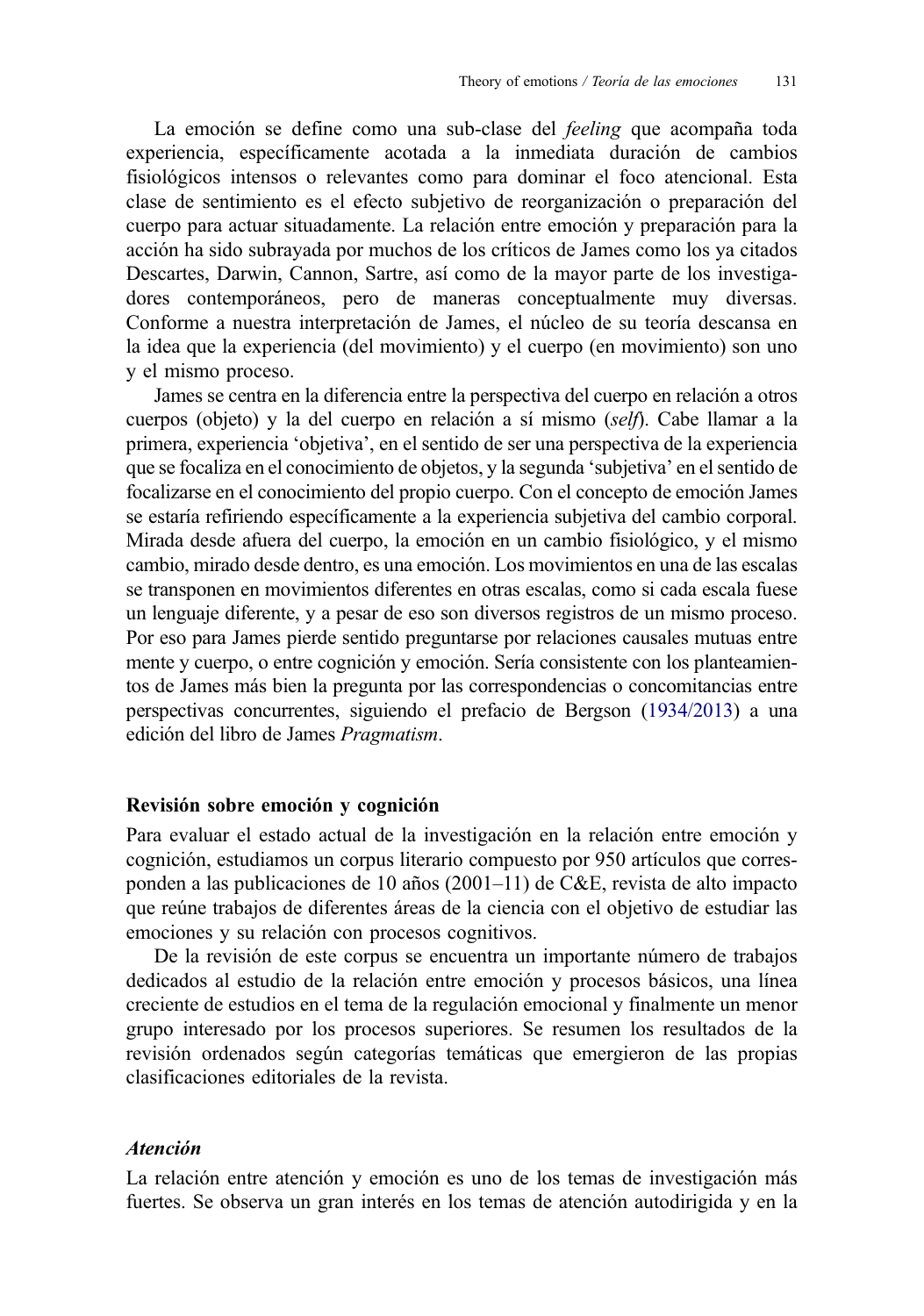orientación de la atención hacia estímulos con características particulares, por ejemplo los amenazantes.

Se ha investigado el efecto que tiene la atención autodirigida sobre la emoción, así como también qué efecto tienen las emociones sobre la dirección de la atención (Abele, Silva, & Zöller-Utz, [2005\)](#page-24-0). El foco parece haberse movido desde ésta última perspectiva, más desarrollada años atrás, hacia la primera. También se ha estudiado cómo la atención podría estar asociada a la aparición de cogniciones paranoides o depresivas (Ellett & Chadwick, [2007](#page-24-0)). El estudio de Mathews y Green ([2010\)](#page-25-0) es uno de los únicos que se interesa por emociones específicas (gratitud y endeudamiento) más allá de las emociones básicas.

La otra línea de desarrollo importante estudia la relación entre atención y miedo, preguntándose por es el efecto sobre la atención de los estímulos emocionales. En general se asume el supuesto de que existe un efecto de los estímulos amenazantes sobre la atención (Forbes, Purkis, & Lipp, [2010\)](#page-24-0) e indaga qué características y ubicación dentro del campo visual deben tener dichos estímulos para generar esta emoción, así como los cambios en la atención a lo largo del tiempo de exposición a estímulos universales o condicionados. Los resultados apoyan la hipótesis de que existiría sesgo en la detección a claves relacionadas al miedo que permite preparar rápidamente respuestas defensivas, gracias a la existencia de un módulo desarrollado evolutivamente que facilita la detección de las amenazas (Ohman & Mineka, 2001; citado en Forbes et al., [2010\)](#page-24-0). Esta relación también ha sido muy estudiada en patologías como ansiedad y depresión.

# Percepción

En general cuando se estudia la relación entre percepción y emociones se hace en tareas de reconocimiento de emociones mediante la observación de imágenes o videos de personas. En la única revisión sobre percepción y emociones que se encuentra en el corpus, Brosch, Pourtois, y Sander ([2010](#page-24-0)) plantean una comprensión de la percepción como íntimamente relacionada con la categorización y proponen que los estímulos emocionales son percibidos preferencialmente dada su alta relevancia para la supervivencia y el bienestar.

La investigación sobre percepción de emociones en rostros se ha centrado fundamentalmente en emociones específicas como el miedo, así como su relación con problemas de ansiedad o depresión (Calvo & Avero, [2006](#page-24-0); Gilbert, Martin, & Coulson, [2011\)](#page-25-0). Se ha investigado la relación entre la valencia del rostro observado y los actos motores que acompañan su identificación: cuando los movimientos de aproximación y evitación son congruentes con la valencia afectiva de los rostros, la categorización afectiva y la memoria se ven favorecidas (van Peer, Rotteveel, Spinhoven, Tollenaar, & Roelofs, [2010\)](#page-25-0).

La investigación sobre percepción de emociones en rostros está muy estrechamente ligada con los estudios sobre atención, y en la mayoría de los casos hay una clara la distinción entre estos procesos. La pregunta que guía muchos trabajos es si existen emociones que se procesan de forma diferente, explorando también posibles diferencias entre niños y adultos así como en personas con ansiedad o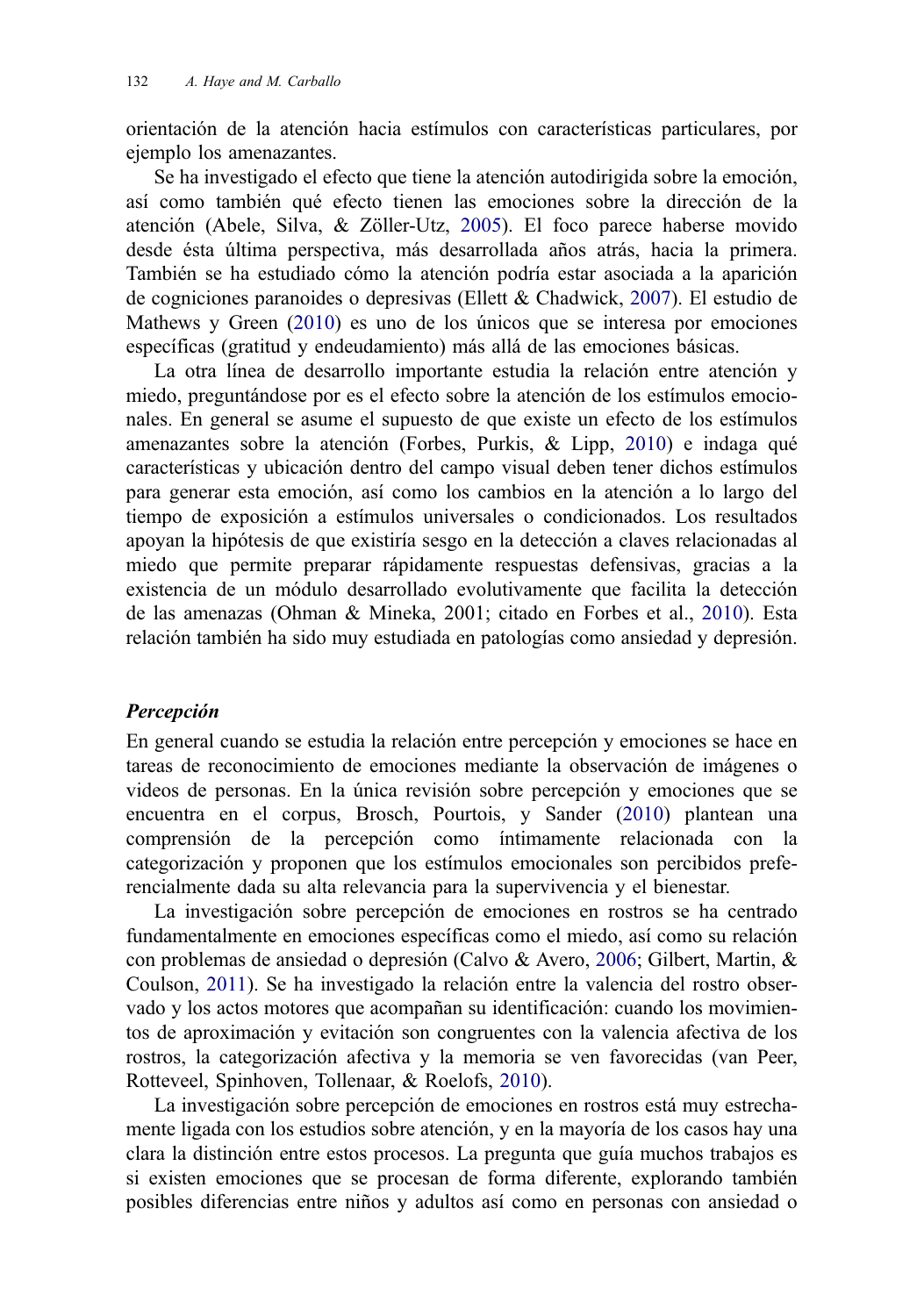depresión, que se explican en términos de sesgos de atención o memoria que se asocian con diferentes estímulos emocionales.

Una línea más reciente parece estar mostrando interés por los cambios en la percepción de rostros emocionales a lo largo del ciclo vital (Hunniuns, Wit, Vrins, & von Hofsten, [2011\)](#page-25-0)

En otra línea, aparecen algunos estudios sobre el efecto que tienen las emociones sobre la percepción del tiempo, por ejemplo al observar rostros neutros y con emociones (Droit-violet, Brunot, & Niedenthal, [2004\)](#page-24-0). Así como la relación entre la ansiedad, la observación de rostros amenazantes y la experiencia de duración (Bar-Haim, Kerem, Lamy, & Zakay, [2010\)](#page-24-0). Estos fenómenos se han explicado en base al monto de atención utilizada para el procesamiento del tiempo y el nivel de arousal provocado por el estimulo que aumentaría las pulsaciones en el reloj interno.

Por último se ha estudiado la conciencia interoceptiva, habilidad para percibir señales corporales internas. Pollatos y Schandry ([2008\)](#page-25-0) observaron una relación entre la percepción de las señales cardíacas y el procesamiento y reconocimiento de estímulos emocionales. Según los autores esto se explicaría desde teorías como las de James ([1884\)](#page-25-0) y Damasio [\(1998,](#page-24-0) [2006](#page-24-0)) que predicen que las personas que perciben señales corporales con mayor precisión deberían experimentar emociones más intensas. La conciencia interoceptiva también se ha estudiado en relación a los trastornos de la alimentación (Merwin, Zucker, Lacy, & Elliot, [2010](#page-25-0)).

## Memoria

Dentro de los estudios sobre memoria encontramos una línea interesada en la memoria autobiográfica y otra en memoria de trabajo.

La memoria autobiográfica se ha estudiado extensamente en términos de recuperación de información en relación con psicopatología, especialmente con depresión. Se plantea la existencia de un patrón de sobregeneralización de la información que se ha encontrado en pacientes depresivos adultos (Anderson, Goddard, & Powell, [2010](#page-24-0)) y adolescentes (Swales, Williams, & Wood [2001\)](#page-25-0), personas con ideación suicida o personas con historia de trauma infantil (Williams, Elen, Raes, & Hermans, [2006\)](#page-25-0). Estos déficits se han explicado en términos de problemas en tres mecanismos: pensamiento rumiante, evitación funcional de la información y déficits en el control cognitivo.

Los estudios sobre memoria de trabajo se centran en el efecto del estrés y la ansiedad sobre el funcionamiento de este sistema. Se ha planteado que la ansiedad ejerce un efecto negativo en la realización de tareas dado que se asocia a una reducción en la capacidad de la memoria de trabajo (Derakshan & Eysenck, [2010\)](#page-24-0).

#### Regulación emocional

Los trabajos sobre regulación emocional son muy recientes, publicados en su mayoría entre los años 2010 y 2011. Es una de las áreas más nuevas de estudio de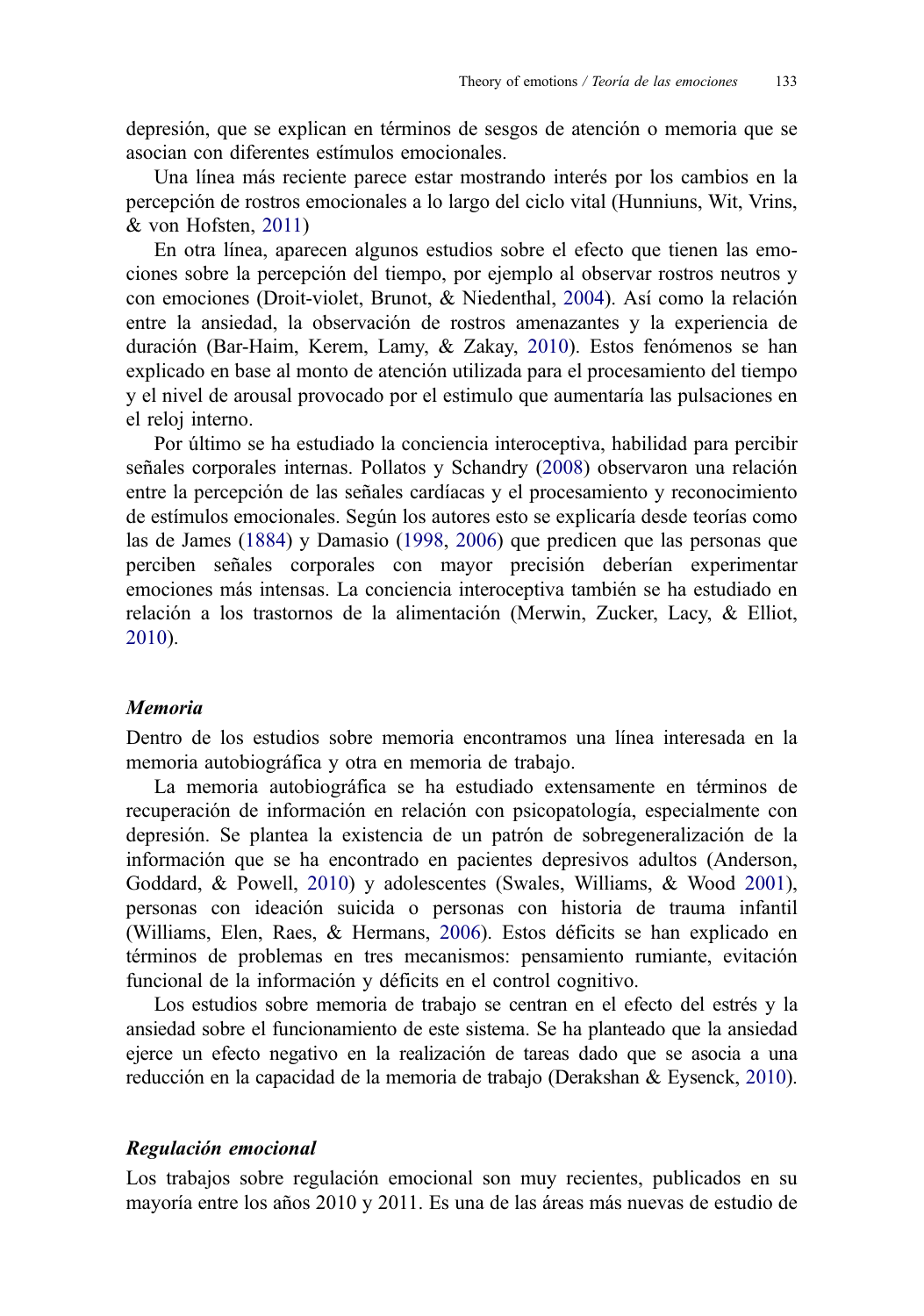la interacción entre afecto y cognición. En todos los trabajos sobre este tema se observa un análisis e integración de los hallazgos en las áreas de atención, memoria y estados de ánimo para la comprensión de la adaptación y la salud mental. La pegunta fundamental es de qué forma interactúan estos procesos para generar estrategias de regulación emocional adaptativa.

Encontramos investigaciones que se centran en describir los mecanismos principales para la regulación de las emociones y su funcionamiento, mientras que otra línea más reciente se ha centrado en la diferencia entre mecanismos implícitos y explícitos (Koole & Rothermund, [2011\)](#page-25-0).

La memoria autobiográfica (Williams et al., [2006\)](#page-25-0) y la dirección de los pensamientos y la atención (Krohne, Pieper, Knoll, & Breimer, [2002\)](#page-25-0) han sido los mecanismos de regulación emocional más destacados en este corpus. Otros autores agregan la importancia de la valoración de las personas sobre el grado en que deben controlar o modular las emociones como posible mediador de la regulación de la respuesta (Mauss, Butler, Roberts, & Chu, [2010\)](#page-25-0).

En la línea de la diferenciación entre estrategias adaptativas se ha estudiado la rumiación y la reevaluación (Joorman & Gotlib, [2010\)](#page-25-0).

# Toma de decisiones, solución de problemas, razonamiento y juicio

Por último, la investigación sobre la relación entre emoción y procesos cognitivos superiores es muy escasa y no aparecen líneas delimitadas de investigación. La mayoría de los trabajos que encontramos se reducen los temas de toma de decisiones y solución de problemas. Esto no parece ser una característica de este journal en particular, como se puede observar en la revisión de Blanchette y Richards [\(2010\)](#page-24-0).

En todos los estudios que encontramos los autores parten del supuesto de que el afecto influye en los procesos cognitivos (Barth & Funke, [2010](#page-24-0); de Vries, Holland, & Witteman, [2008;](#page-24-0) Wang, [2006\)](#page-25-0), con el propósito analizar esta influencia.

#### Discusión

De la revisión de C&E puede concluirse que predomina la idea de una interacción entre dos procesos distintos, mientras que James sugiere que hay un solo proceso de la experiencia. ¿Qué podemos aprender sobre la pregunta por la relación entre emoción y cognición, poniendo en diálogo estas fuentes? ¿Cómo nos cabe entender la causalidad en las relaciones entre la materialidad del cuerpo y la experiencia?

#### **Divergencias**

En C&E la idea sobre la relación entre emoción y cognición que predomina consiste en una mirada doblemente negativa de la relación entre cognición y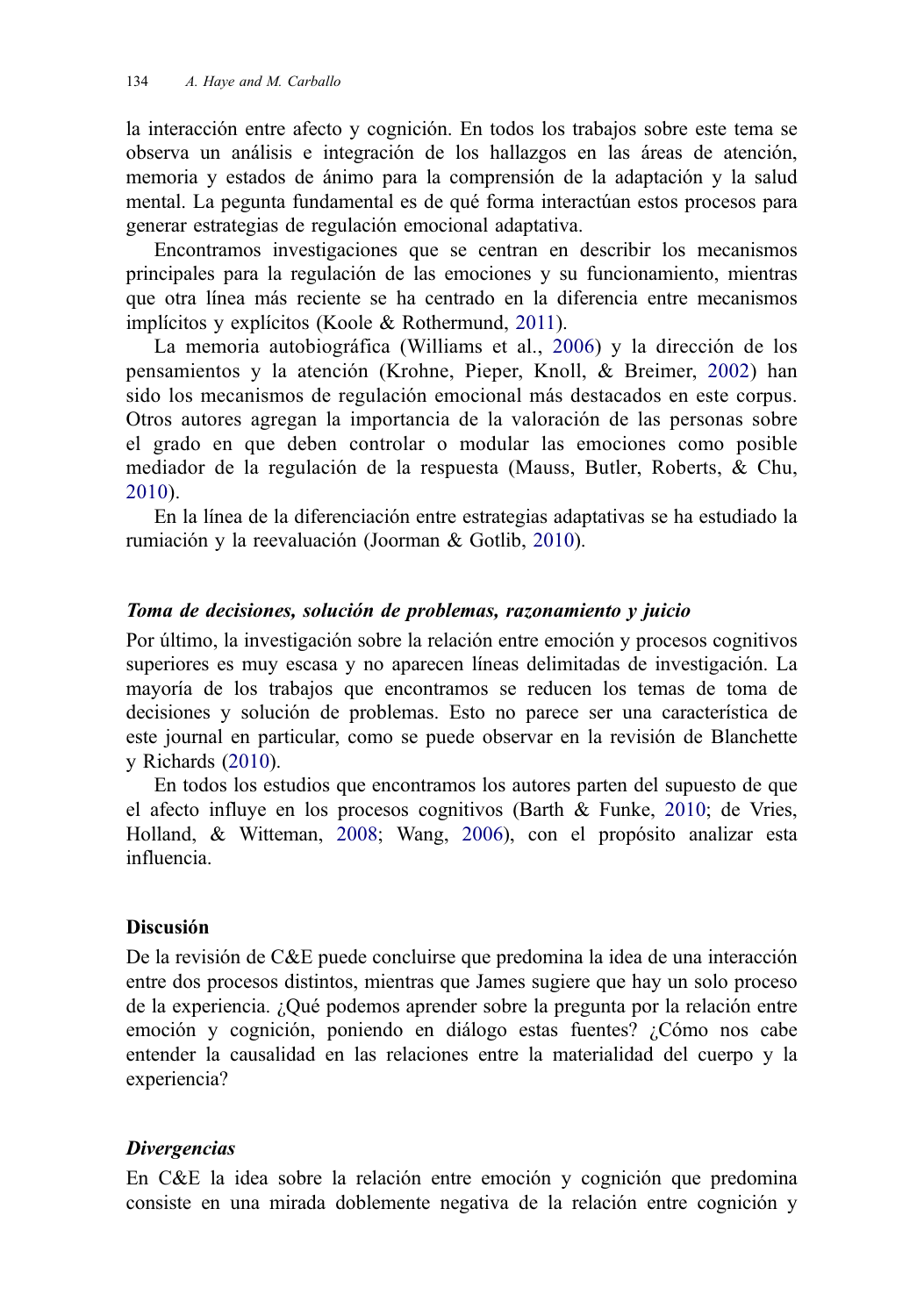emoción, de competencia o de mutua inhibición. En cambio, para James las emociones corresponden a la experiencia subjetiva de un proceso vital unitario, pero complejo y mixto, que es afectiva y cognitivamente selectivo. Según el capítulo IX, el flujo del pensamiento es selectivo porque es intrínsecamente interesado: porque al ser vivo le atañe dirigir su atención y su acción a aspectos específicos en su devenir como viviente. Por un lado, los sesgos de la cognición corresponden a orientaciones motivacionales, y por otro lado la emoción no es un factor externo al pensamiento que lo limita indebidamente, sino un componente integral del mismo.

Esta divergencia meta-teórica entre James y las ideas predominantes la investigación contemporánea, tiene tres consecuencias para la investigación:

- (1) Parte importante de la investigación revisada en C&E estudia las emociones como categorías. Esto tiene su fundamento en la teoría cognitiva de las emociones que ha dominado en la literatura por décadas (Schachter & Singer, [1962](#page-25-0)). Para James las emociones son distintas a los conceptos, que consisten precisamente en atender a lo regular y no a lo singular. Si el reconocimiento de la emoción no es una emoción, sino una representación conceptual y léxicamente entrenada, entonces los estudios basados en el reconocimiento podría decirse que no estudian directamente emociones, y que las categorías y actos de interpretación de las emociones que se estudian son elementos abstractos de la experiencia que se desentienden precisamente de su singularidad. En esta perspectiva, cabría diseñar y registrar observaciones que, manteniendo la distinción entre emoción (lo que se siente durante la reacción neurofisiológica) y cognición de la emoción (lo que se siente después), permitan indagar con creciente detalle los acoplamientos entre respuesta fisiológica, experiencia subjetiva y categorización cultural.
- (2) James adopta una perspectiva temporal, lo que se refleja parcialmente en la literatura revisada, particularmente en estudios con un enfoque evolutivo y en otros sobre la percepción del tiempo. Sin embargo, ambas aproximaciones reflejan un interés por la configuración de uno u otro tipo general de emociones. La perspectiva de James sugiere sustituir la pregunta sobre formas estables de emociones, por la pregunta acerca de la génesis de las mismas (pp. 453–4). La tesis de James acerca del carácter infinitamente variable de las emociones de distintos individuos deriva precisamente de este giro a la pregunta por su génesis en la trayectoria de transformaciones de un viviente. Sería deseable una mayor integración de estudios respecto del desarrollo de las emociones en distintas edades y dentro de distintos procesos ecológicos, y un mayor uso de modelos, diseños y medidas que permitan relacionar las diferencias individuales en emociones con trayectorias ecológicas singulares; así como un análisis del tiempo no como objeto de percepción sino como una dimensión constitutiva de la experiencia que cambia con las emociones. En particular, cabría esperar mayor presencia de (a) análisis experimentales intra-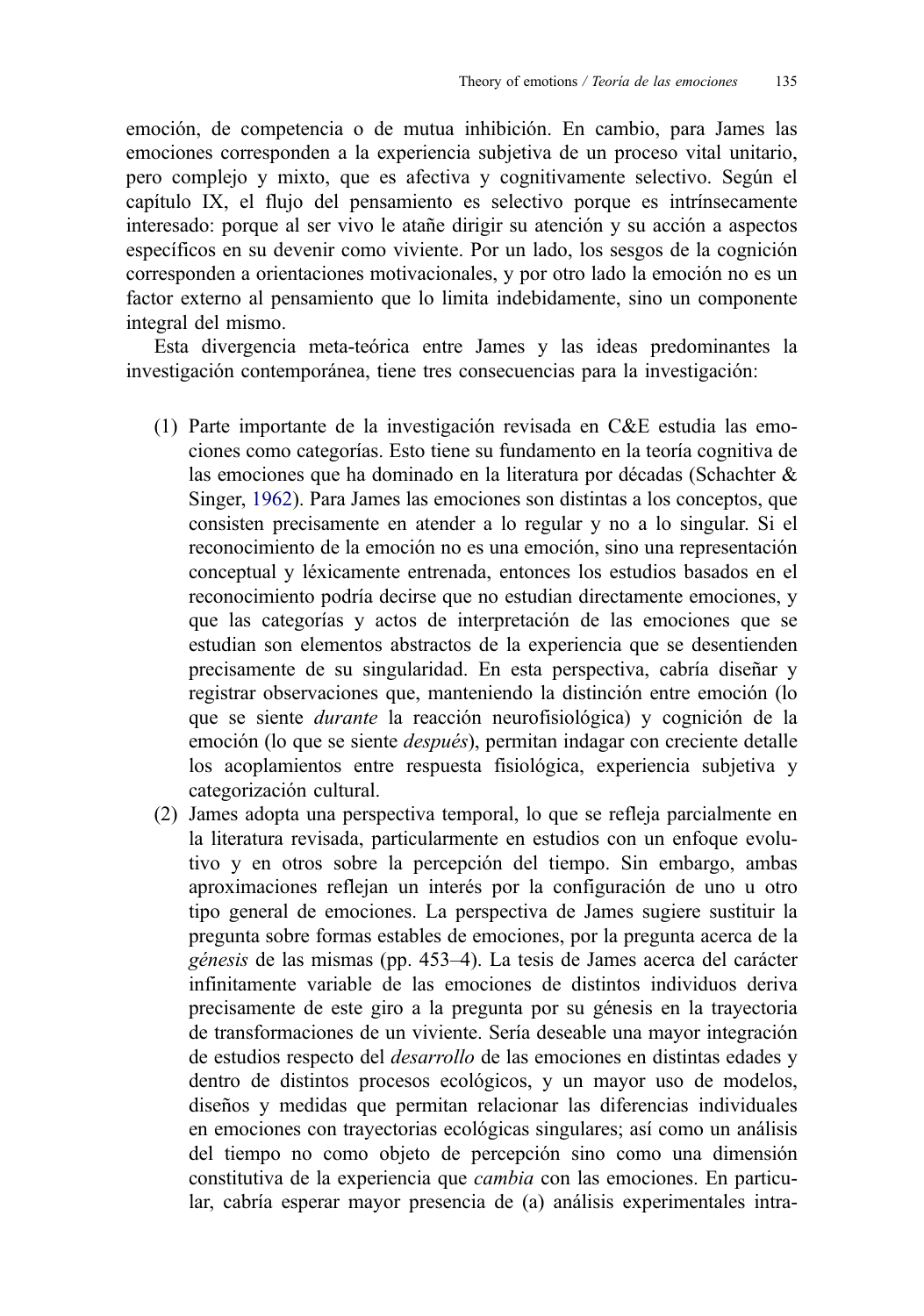sujetos, (b) diseños longitudinales, (c) medidas de diferencias individuales, y (d) estudios de casos.

(3) James expone su teoría y discute las objeciones con un marcado énfasis en sostener que las emociones son tanto fisiológicas como subjetivas e irrepetibles. Para explicar la convergencia de estas características remite a la citada metáfora del cuerpo en movimiento como una 'caja de resonancia' que se siente a sí misma. Esta metáfora es válida incluso para las emociones gruesas, como el miedo, pero es de relevancia en particular para las emociones más sutiles que conforman la vida afectiva de los humanos. En este sentido, podría esperarse que la investigación incluya estudios sobre relaciones entre la subjetividad de las emociones y los procesos ecológicos singulares en los que ocurren, lo cual no se observa. Tampoco se observan estudios que combinen análisis cualitativo con medidas fisiológicas. Por último, en C&E se observan pocos estudios acerca de emociones específicas propiamente humanas o 'sutiles'. Es notable que la pregunta general de muchos estudios en C&E es si existen emociones que se procesan fisiológicamente de forma específica, que es lo mismo que dice James de la investigación sobre emociones en su época.

# Convergencias

En general la literatura actual es coherente con la idea de James del vínculo de la emoción con la preparación para la acción en un escenario de adaptación y cambio constante. La impresión global que se obtiene de la revisión de C&E es que la investigación predominante se orienta por supuestos teóricos similares a los de James, centrados en el dinamismo bio-ecológico del cuerpo.

- (1) Esta convergencia tácita se pone de manifiesto en un plano teórico, por ejemplo, en los estudios sobre sesgos de atención y memoria. A pesar que operacionalmente suponen una dualidad estática de cognición/emoción con un modelo de interacción negativa, estos estudios pueden ser reinterpretados en términos de James como evidencia del proceso dinámico de co-formación entre emociones y actos de interpretación de la experiencia en el tránsito vital. Las emociones son parte de la preparación para la acción, y la atención dirigida a estímulos emocionales se asocia a ventajas evolutivas y a bienestar.
- (2) En el plano metodológico hay una convergencia de James con nuestro tiempo en la importancia de las relaciones de la emoción con salud y psicopatología. Este énfasis está presente en Principles, y en su trabajo posterior ([1902\)](#page-25-0) aplica su teoría de las emociones y desarrolla la estrategia metodológica de estudiar casos extremos, incluyendo centralmente la dimensión psicopatológica, para dar cuenta de la conexión entre experiencia subjetiva, procesos fisiológico y categorización cultural. Observamos, por ejemplo, un conjunto de estudios en C&E sobre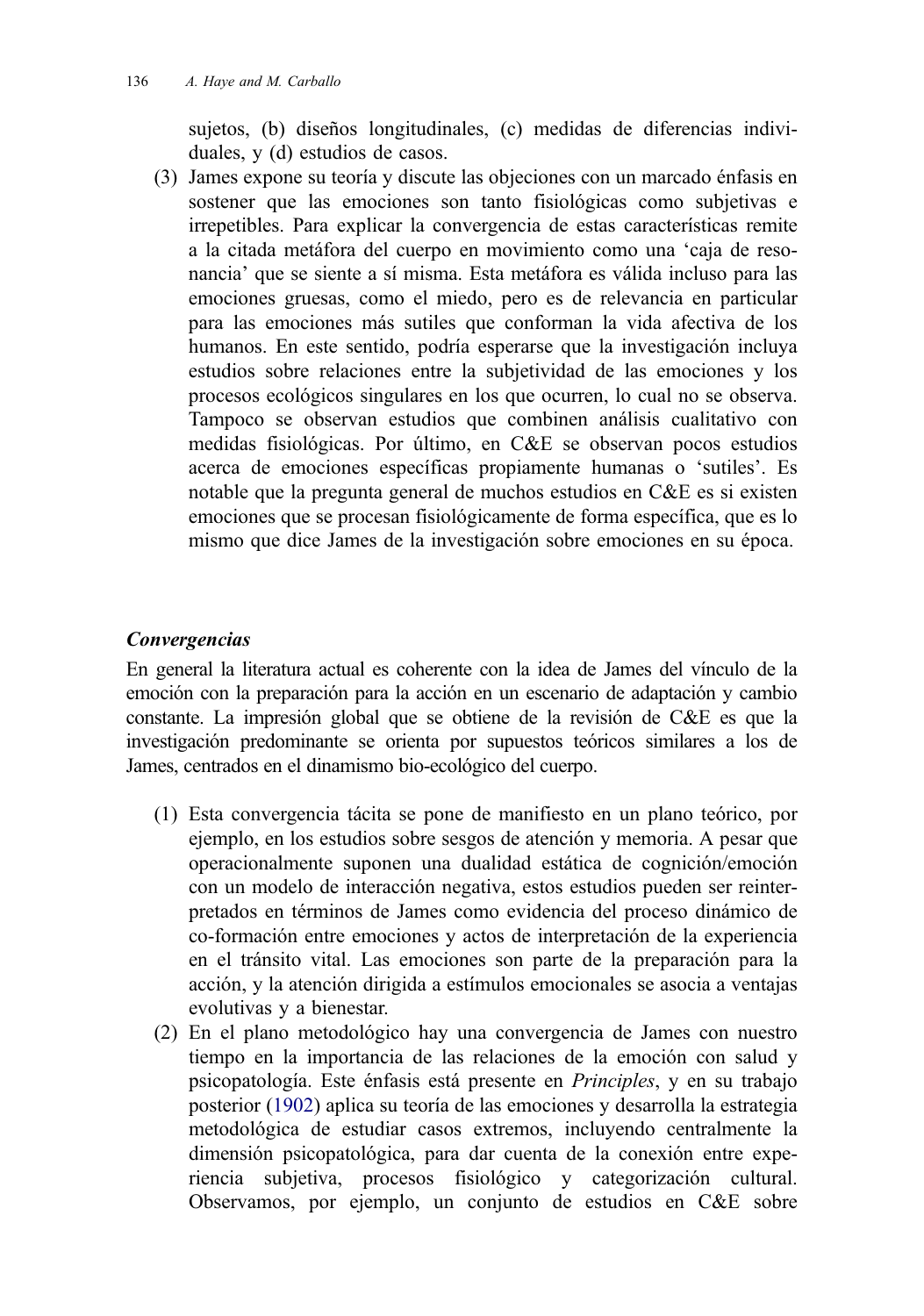relaciones entre atención, memoria y estados de ánimo para la comprensión de la adaptación. Se echa en falta complementar estudios clínicos y experimentales con estudios de casos en profundidad, que ofrecen información subjetiva detallada que James privilegia como evidencia empírica para sostener sus enunciados teóricos.

(3) En el plano filosófico puede entenderse que la investigación contemporánea, sostenida en gran medida sobre los hombros de Darwin, *por un lado* ha superado el dualismo mente/cuerpo que marcó desde Descartes el problema de las emociones, pero que por otro conserva el dualismo cognición/emoción, que es justamente lo que motiva los estudios que buscan dilucidar la interacción entre estos dos procesos. Para James este segundo dualismo es derivado del primero, pues tradicionalmente y hasta la literatura contemporánea la emoción remite al cuerpo y la cognición a la mente. La investigación en emociones y sus relaciones con la cognición parece hallarse actualmente en medio del proceso de dejar atrás el dualismo, lo que explica que encontremos una relación ambivalente con James. Por un lado, la investigación actual se caracteriza por presuponer un materialismo biológico convergente con James, pero por otro diverge de James al concebir separadamente emoción y pensamiento.

### Conclusión

Los planteamientos conceptuales de James han sido dejados de lado en las principales líneas de investigación, tal vez por la influencia preponderante que han tenido durante décadas en la psicología teorías como las de Cannon ([1929\)](#page-24-0) y Schachter y Singer ([1962\)](#page-25-0). Sin embargo, es posible observar en los últimos años un nuevo interés por los planteamientos de James, especialmente en lo referente al lugar del cuerpo y las modificaciones fisiológicas en las emociones. También el interés por los procesos interoceptivos y su relación con la experiencia emocional se ha desarrollado más en los últimos cinco años, no incluidos en el corpus. Estas líneas de investigación se sustentan precisamente en una concepción del vínculo entre las emociones y las modificaciones corporales (Craig, [2009\)](#page-24-0).

La investigación en emociones ha cobrado gran relevancia en la última década. Creemos haber mostrado que una nueva mirada a la teoría de James es útil para comprender la afectividad humana en línea con los hallazgos de investigación actuales y a la medida del debate sobre las relaciones cuerpo/mente y cognición/emoción.

#### Acknowledgments / Agradecimientos

This work was supported by CONICYT-FONDECYT under Grant 1100067; CONICYT-PIA under Grant SOC1103; and FONDAP under Grant 15110006. / Este trabajo fue financiado por el proyecto CONICYT-FONDECYT con subvención 1100067; CONICYT-PIA con subvención SOC1103; Y FONDAP con subvención 15110006.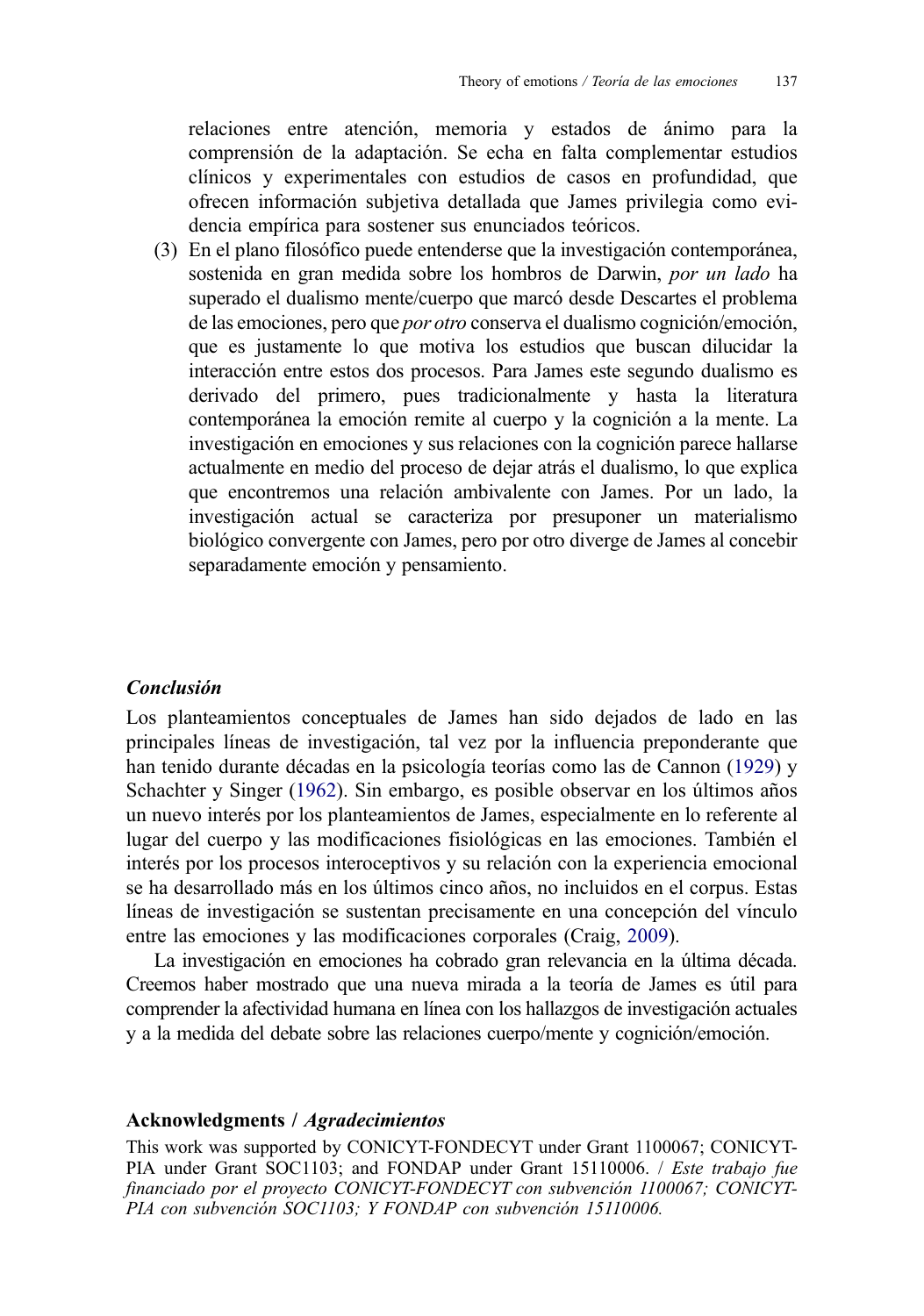#### <span id="page-24-0"></span>Disclosure statement

No potential conflict of interest was reported by the authors. / Los autores no han referido ningún potencial conflicto de interés en relación con este artículo.

#### References / Referencias

- Abele, A., Silvia, P., & Zöller-Utz, I. [\(2005](#page-6-0)). Flexible effects of positive mood on self-focused attention. Cognition & Emotion, 19, 623–631. doi:[10.1080/](http://dx.doi.org/10.1080/02699930441000391) [02699930441000391](http://dx.doi.org/10.1080/02699930441000391)
- Anderson, R. J., Goddard, L., & Powell, J. H. [\(2010](#page-8-0)). Reduced specificity of autobiographical memory as a moderator of the relationship between daily hassles and depression. Cognition & Emotion, 24, 702–709. doi:[10.1080/02699930802598029](http://dx.doi.org/10.1080/02699930802598029)
- Bar-Haim, Y., Kerem, A., Lamy, D., & Zakay, D. [\(2010](#page-7-0)). When time slows down: The influence of threat on time perception in anxiety. *Cognition & Emotion*,  $24$ ,  $255-263$ . doi:[10.1080/02699930903387603](http://dx.doi.org/10.1080/02699930903387603)
- Barth, C. M., & Funke, J. ([2010\)](#page-8-0). Negative affective environments improve complex solving performance. *Cognition & Emotion*, 24, 1259–1268. doi:[10.1080/](http://dx.doi.org/10.1080/02699930903223766) [02699930903223766](http://dx.doi.org/10.1080/02699930903223766)

Bergson, H. [\(1934/2013\)](#page-6-0). El pensamiento y lo moviente. Buenos Aires: Cactus.

- Blanchette, I., & Richards, A. ([2010\)](#page-8-0). The influence of affect on higher level cognition: A review of research on interpretation, judgement, decision making and reasoning. Cognition & Emotion, 24, 561–595. doi:[10.1080/02699930903132496](http://dx.doi.org/10.1080/02699930903132496)
- Brosch, T., Pourtois, G., & Sander, D. ([2010\)](#page-7-0). The perception and categorisation of emotional stimuli: A review. Cognition & Emotion, 24, 377-400. doi:[10.1080/](http://dx.doi.org/10.1080/02699930902975754) [02699930902975754](http://dx.doi.org/10.1080/02699930902975754)
- Calvo, M., & Avero, P. ([2006](#page-7-0)). Facilitated detection of angry faces: Initial orienting and processing efficiency. Cognition and Emotion, 20, 37–41. doi:[10.1080/](http://dx.doi.org/10.1080/02699930500465224) [02699930500465224](http://dx.doi.org/10.1080/02699930500465224)
- Cannon, W. B. [\(1929](#page-11-0)). Bodily changes in pain, hunger, fear and rage. New York, NY: Appleton.
- Cannon, W. B. ([1927\)](#page-2-0). The James-Lange theory of emotions: A critical examination and alternative theory. American Journal of Psychology, 39, 10–124. doi:[10.2307/1415404](http://dx.doi.org/10.2307/1415404)
- Craig, A. D. B.  $(2009)$  $(2009)$ . How do you feel Now? The anterior insula and human awareness. Nature Neuroscience, 10, 59–70.
- Damasio, A. R. ([1998\)](#page-7-0). Emotion in the perspective of an integrated nervous system. *Brain* Research Review, 26, 83–86.
- Damasio, A. R. ([2006\)](#page-7-0). Descartes' error. Random House.
- de Vries, M., Holland, R. W., & Witteman, C. L. M. [\(2008](#page-8-0)). Fitting decisions: Mood and intuitive versus deliberative decision strategies. Cognition & Emotion, 22, 931–943. doi:[10.1080/02699930701552580](http://dx.doi.org/10.1080/02699930701552580)
- Derakshan, N., & Eysenck, M. W. [\(2010](#page-8-0)). Introduction to the special issue: Emotional states, attention, and working memory. Cognition & Emotion, 24, 189–199. doi:[10.1080/02699930903412120](http://dx.doi.org/10.1080/02699930903412120)
- Descartes, R. [\(1649/1987\)](#page-2-0). Las pasiones del alma. Madrid: Tecnos.
- Droit-Volet, S., Brunot, S., & Niedenthal, P. [\(2004](#page-7-0)). BRIEF REPORT Perception of the duration of emotional events. Cognition & Emotion, 18, 849–858. doi:[10.1080/](http://dx.doi.org/10.1080/02699930341000194) [02699930341000194](http://dx.doi.org/10.1080/02699930341000194)
- Ellett, L., & Chadwick, P. [\(2007\)](#page-6-0). Paranoid cognitions, failure, and focus of attention in college students. Cognition & Emotion, 21, 558–576. doi:[10.1080/02699930600758155](http://dx.doi.org/10.1080/02699930600758155)
- Forbes, S., Purkis, H., & Lipp, O. ([2010\)](#page-6-0). Better safe than sorry: Simplistic fear- relevant stimuli capture attention. Cognition & Emotion, 25, 794-804. doi:[10.1080/](http://dx.doi.org/10.1080/02699931.2010.514710) [02699931.2010.514710](http://dx.doi.org/10.1080/02699931.2010.514710)